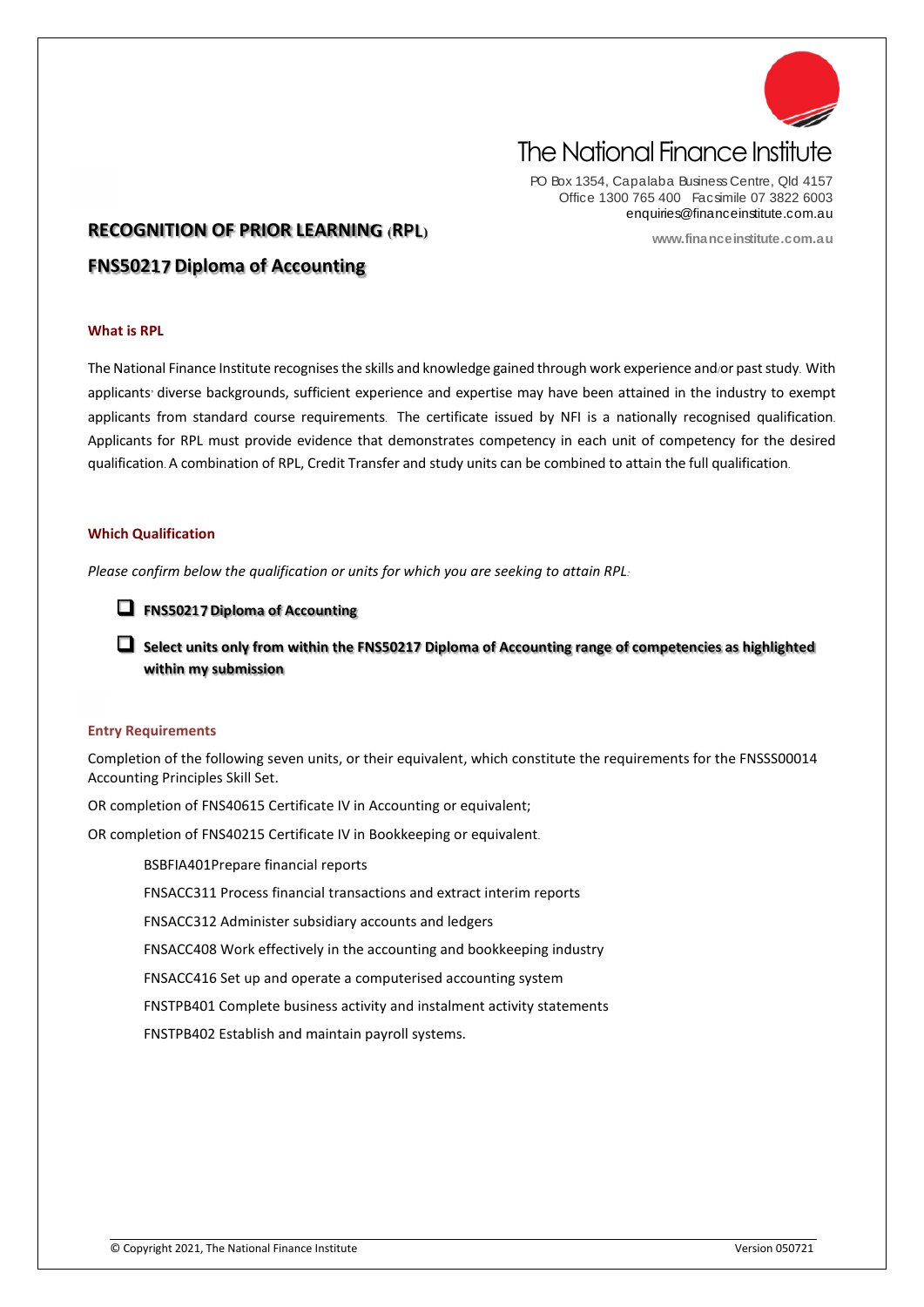#### **RPL Procedure**

Your submission should include the following items. It is envisaged that applicants will have a minimum of two (2) years' experience in their role to qualify for RPL on the full FNS50217 Diploma of Accounting qualification.

*Once assembled, please tick below to confirm you have included these items.*

**Print the attached Competency Statement/Checklist and have it completed by a peer or supervisor or manager.**

- **Provide a detailed CV demonstrating your experience in the industry. This CV must be verified by a peer or superior. You should also highlight any educational qualifications you have achieved or courses you have completed.**
- **Provide a CV of the peer or superior signing off this RPL application (as verification of their qualification to sign off such an application).**
- **Include a Portfolio containing evidence of your work, training, skills, knowledge and samples which you consider appropriate. These will be assessed against the competencies as outlined in the Checklist. Evidence may include other course certificates/qualifications, accreditations, marketing material, personal references, subscriptions, a position description, a letter of reference, workplace financial reports, end of year statements tax documentation, samples of operational budgets, BAS paperwork, etc. Samples provided should reflect the units for which you are seeking RPL and should have any client identification blacked out.**
- **Please provide evidence of the number of clients for whom you currently provide Accounting, Bookkeeping and BAS services.**
- **Please complete the Unit Chooser Form overleaf indicating the units for which you are seeking Credit Transfer and or RPL.**
- **Please complete the payment form included in this document.**

#### **The Assessment Process**

The documentation submitted by the applicant to NFI will be assessed against each unit of competency applied for. The evidence submitted will be assessed using the following criteria:

- Is the applicant's experience and study relevant to the qualification?
- Is the applicant's knowledge and skill current?
- Has the applicant's CV been verified as true and correct?
- Are the skills and knowledge level held by the applicant appropriate to the level of competency for which the applicant is applying?

The NFI assessor will then make one of three decisions**:**

- Accept the application and grant recognition
- Request further information because the assessor was unable to make a decision on the evidence provided
- Deny the application and recommend that further assessment or training is undertaken to achieve specific units of competence. The applicant will then be advised which subjects or assessments, if any, are required to be completed. See below for how this would affect fees.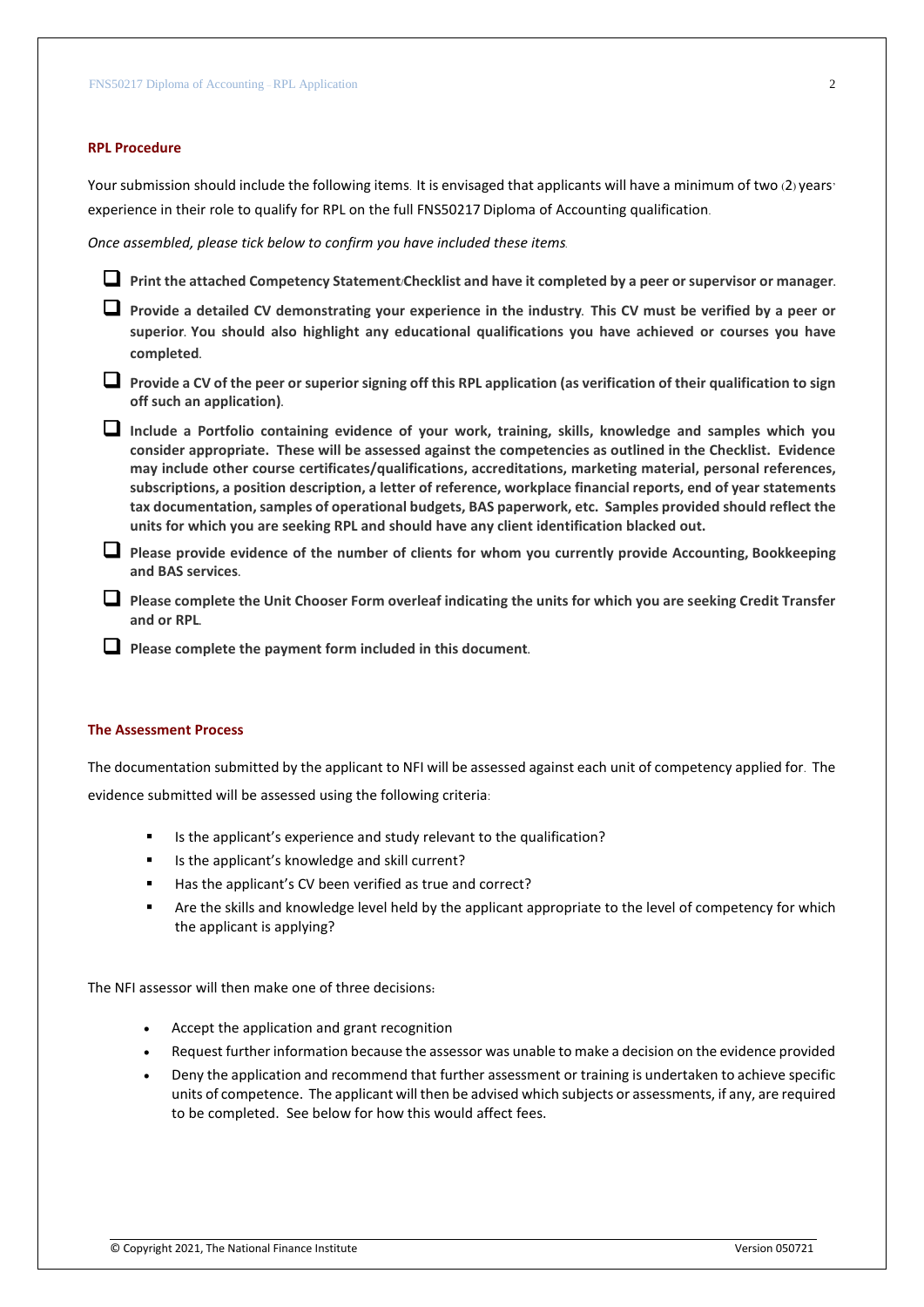#### **What Will I Receive**

The review will be undertaken within 2 to 4 weeks of submission and a subsequent decision or recommendation made. Documentation received by NFI will not be returned to the applicant as it is required to be retained for audit purposes. If the applicant is granted RPL for the full qualification they will receive by mail an original certificate and the transcript of competencies that form the qualification.

#### **How to Submit your Application**

Applicants can post or scan/email to NFI as below.

|       | <b>Post:</b> RPL Coordinator                    |
|-------|-------------------------------------------------|
|       | The National Finance Institute                  |
|       | P O Box 1354, Capalaba Business Centre Qld 4157 |
| Scan: | enquiries@financeinstitute.com.au               |

#### **Fee / Payment information**

Overleaf you will find your payment options. If RPL is not granted for the qualification, the cost of studying individual units from the qualification will be to the maximum fee payable for the full course fee. RPL may be comprised of RPL and proof of prior study ie. Credit Transfer (CT).

Examples: Assume applicant DOES already hold a Certificate IV in Bookkeeping/Accounting qualification or the required Skills Set pre-requisites.

- RPL fee paid of \$995, then:

Applicant 1 – RPL approved for full qualification by RPL/CT = no further payment required Applicant 2 – RPL approved for 8 out of 11 units = 3 units require studying at \$205 per online unit Applicant 3 – RPL approved for only 1 out of 11 units = 10 units require studying – as full online course study fee is \$2050, less the \$995 already paid, balance for studying 10 units online is just \$1055

Examples: Assume applicant DOES NOT already hold a Certificate IV in Bookkeeping/Accounting or the required Skills Set pre-requisites.

- RPL fee paid of \$995, then:

Applicant 1 – RPL approved for full qualification including 7 Skills Set units = no further payment required Applicant 2 – RPL approved for 7 Skills Set units only = remaining Diploma units require studying at \$205 per online unit

Applicant 3 – RPL approved for only 4 out of 11 Diploma units = 7 Skills Set units + 7 Diploma level units require studying. As full package fee for Skills Set + Diploma course units study fee is \$2500 (for 17 units), less the \$995 already paid, balance for studying 13 units online is \$1505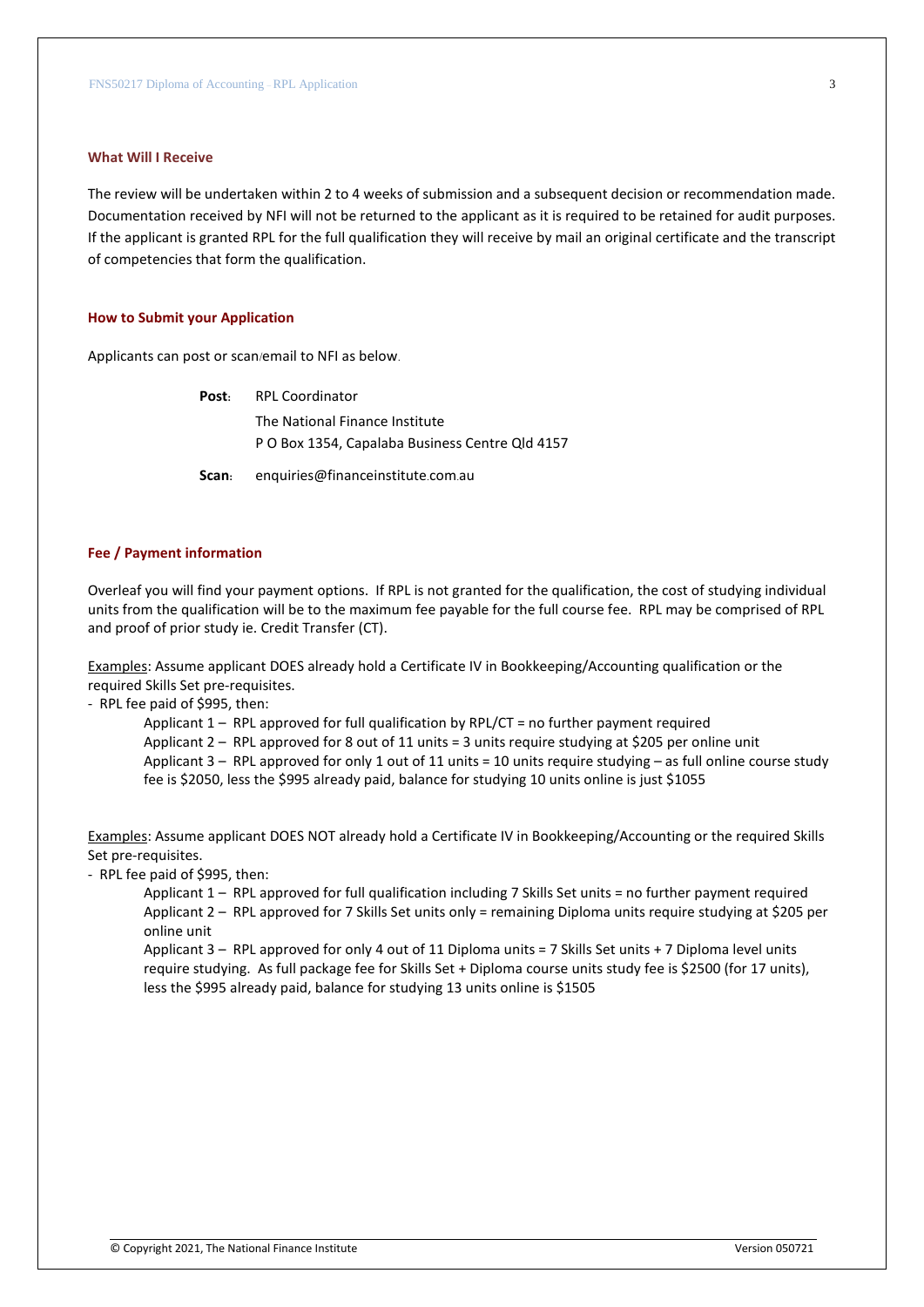Nominate the units you are applying for

| <b>FNSSS00014 SKILLS SET</b><br>Please tick each Pre-requisite                        | RPL or Credit Transfer (CT) or Study Unit<br>- please tick your preference |           |                   |
|---------------------------------------------------------------------------------------|----------------------------------------------------------------------------|-----------|-------------------|
| BSBFIA401 Prepare financial reports # *1                                              | <b>RPL</b><br>$\sim$                                                       | СT        | <b>Study Unit</b> |
| FNSACC311 Process financial transactions and extract interim<br>reports <sup>*1</sup> | <b>RPL</b>                                                                 | СT        | <b>Study Unit</b> |
| FNSACC312 Administer subsidiary accounts and ledgers                                  | <b>RPL</b>                                                                 | СT        | <b>Study Unit</b> |
| FNSACC408 Work effectively in the accounting and bookkeeping<br>industry              | <b>RPL</b>                                                                 | СT        | <b>Study Unit</b> |
| FNSACC416 Set up and operate a computerised accounting<br>system #                    | <b>RPL</b>                                                                 | СT        | Study Unit        |
| FNSTPB401 Complete business activity and instalment activity<br>statements $*^2$ #    | <b>RPL</b>                                                                 | СT        | <b>Study Unit</b> |
| FNSTPB402 Establish and maintain payroll systems *2 #                                 | <b>RPL</b>                                                                 | <b>CT</b> | <b>Study Unit</b> |
| <b>FNS50217 DIPLOMA OF ACCOUNTING - CORE UNITS</b><br>Please tick each Core unit      |                                                                            |           |                   |
| FNSACC511 Provide financial and business performance<br>information                   | <b>RPL</b>                                                                 | СT        | <b>Study Unit</b> |
| FNSACC512 Prepare tax documentation for individuals 1                                 | <b>RPL</b>                                                                 | СT        | <b>Study Unit</b> |
| FNSACC513 Manage budgets and forecasts                                                | <b>RPL</b>                                                                 | СT        | <b>Study Unit</b> |
| FNSACC514 Prepare financial reports for corporate entities                            | <b>RPL</b>                                                                 | CT        | <b>Study Unit</b> |
| FNSACC516 Implement and maintain internal control procedures                          | <b>RPL</b>                                                                 | CT        | <b>Study Unit</b> |
| FNSACC517 Provide management accounting information                                   | <b>RPL</b>                                                                 | СT        | <b>Study Unit</b> |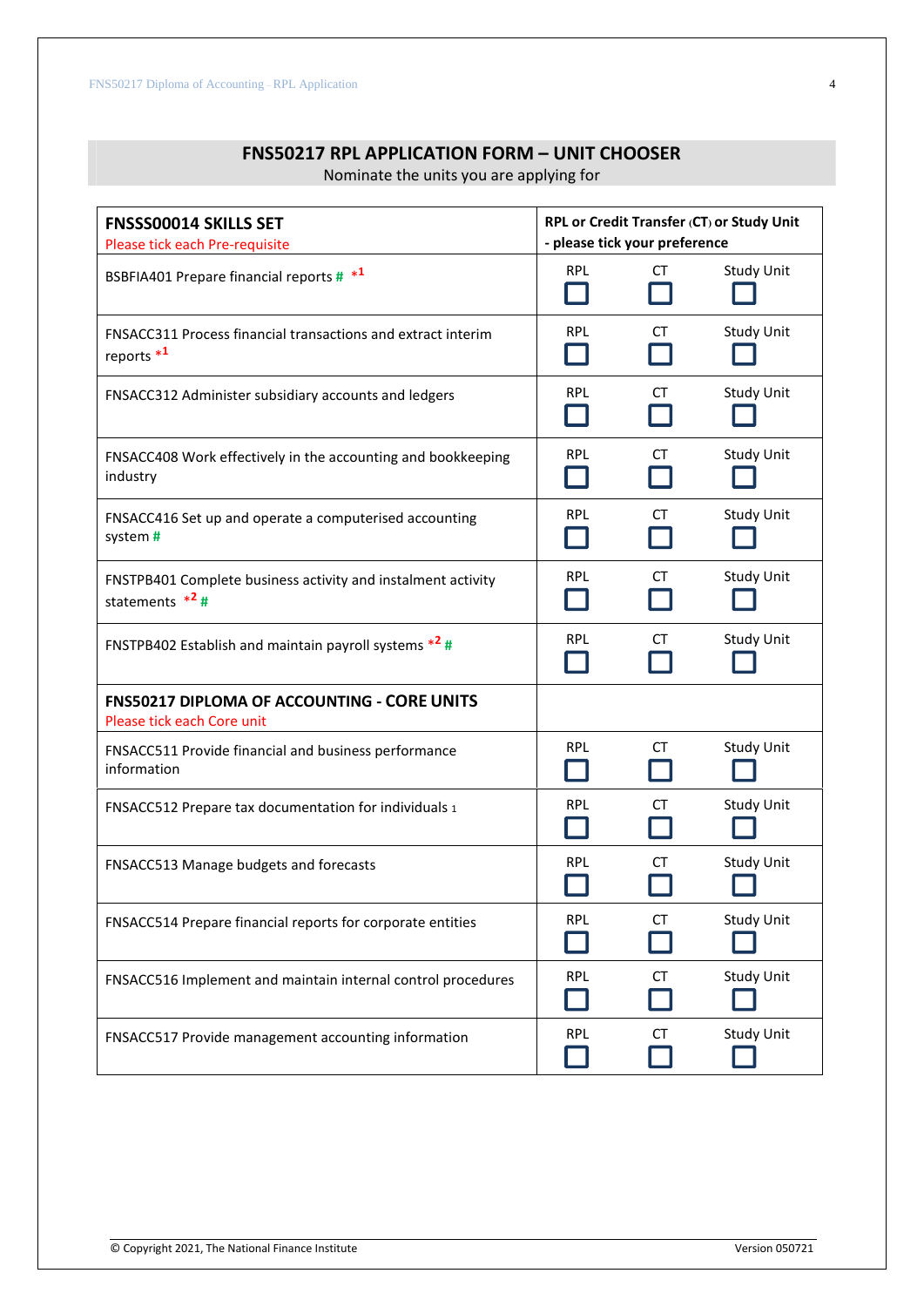| FNS50217 DIPLOMA OF ACCOUNTING - ELECTIVE UNITS<br>Please nominate 5 Elective units |            |           |                   |
|-------------------------------------------------------------------------------------|------------|-----------|-------------------|
| <b>BSBFIA401 Prepare financial reports</b>                                          | <b>RPL</b> | <b>CT</b> | <b>Study Unit</b> |
| BSBTEC402 Design and produce complex spreadsheets                                   | <b>RPL</b> | <b>CT</b> | <b>Study Unit</b> |
| BSBLDR413 Lead effective workplace relationships                                    | <b>RPL</b> | <b>CT</b> | <b>Study Unit</b> |
| FNSACC408 Work effectively in the accounting and bookkeeping<br>industry            | <b>RPL</b> | <b>CT</b> | <b>Study Unit</b> |
| FNSACC505 Establish and maintain accounting information<br>systems                  | <b>RPL</b> | <b>CT</b> | <b>Study Unit</b> |
| <b>Other units:</b>                                                                 |            |           |                   |
|                                                                                     | <b>RPL</b> | <b>CT</b> |                   |
|                                                                                     | <b>RPL</b> | <b>CT</b> |                   |
|                                                                                     | <b>RPL</b> | <b>CT</b> |                   |
|                                                                                     | <b>RPL</b> | СT        |                   |

\* **1** Unless a FNS40217 Cert IV in Accounting and Bookkeeping or an FNS40215 Cert IV in Bookkeeping or FNS40615 Cert IV in Accounting is already held, BSBFIA401 and FNSACC311 are compulsory units as they are prerequisites to the Core unit FNSACC514.

\* **2** FNSTPB401 and FNSTPB402 supersede but are equivalent to FNSBKG404 and FNSBKG405 – these two units are required to meet TPB requirements for BAS Agent registration and meet TASA/Code of Conduct requirements. If completing these as part of the Skills Set then these can be included as Credit Transfer for 2 of the required Elective units for this Diploma.

**#** FNSACC408 + two other units marked with a # can be used as Credit Transfer towards the electives required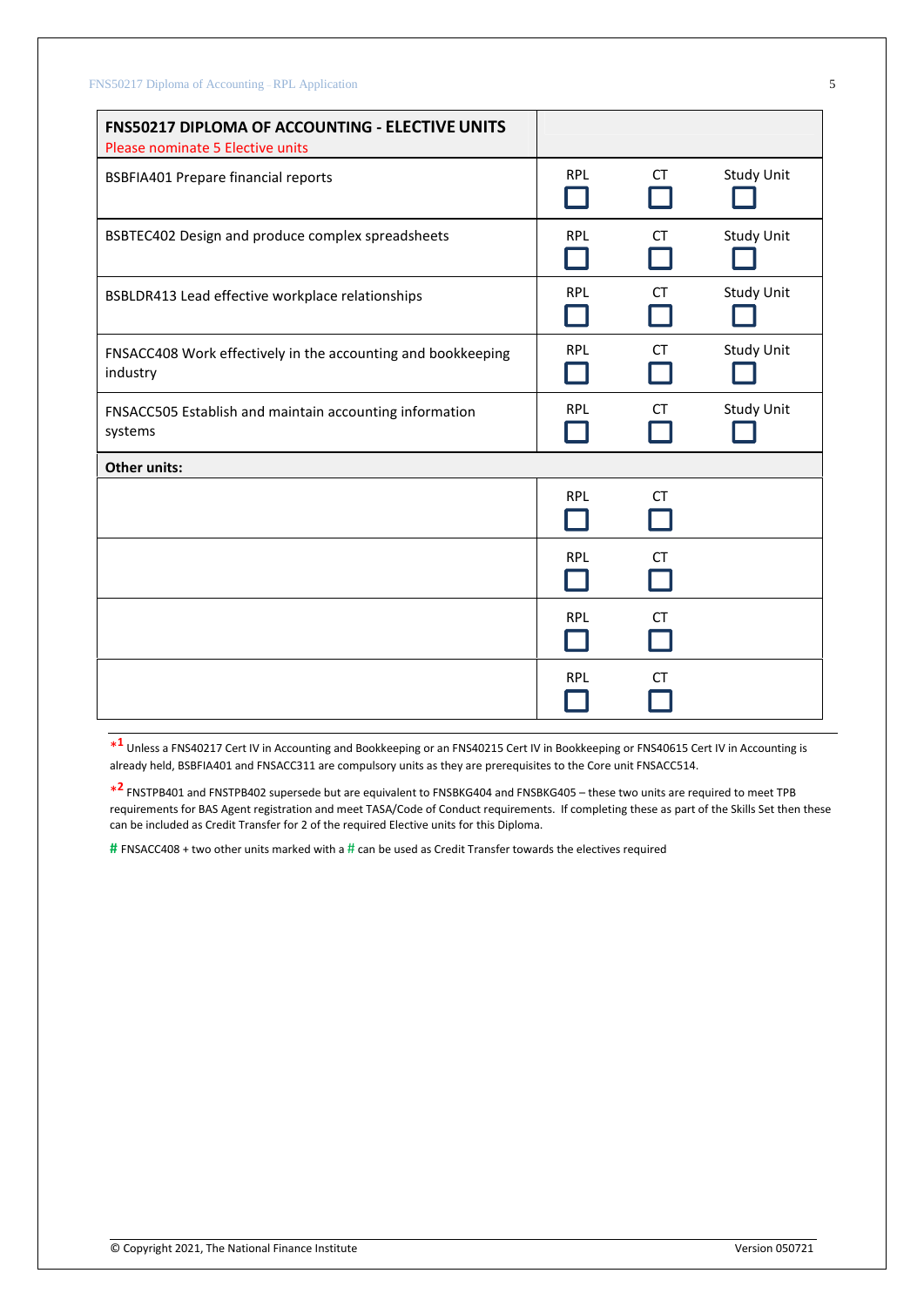# **FNS50217 RPL APPLICATION FORM**

*This information is not shared outside of ASQA RTO purposes*

| 1. Applicant's Details                                             |                                                                                                                                                                                                                                                                                                                                                                                                                                                             |
|--------------------------------------------------------------------|-------------------------------------------------------------------------------------------------------------------------------------------------------------------------------------------------------------------------------------------------------------------------------------------------------------------------------------------------------------------------------------------------------------------------------------------------------------|
|                                                                    | Gender: □ Male □ Female                                                                                                                                                                                                                                                                                                                                                                                                                                     |
|                                                                    | Date of birth: ______________                                                                                                                                                                                                                                                                                                                                                                                                                               |
|                                                                    |                                                                                                                                                                                                                                                                                                                                                                                                                                                             |
| Address:                                                           |                                                                                                                                                                                                                                                                                                                                                                                                                                                             |
| Contact details:                                                   |                                                                                                                                                                                                                                                                                                                                                                                                                                                             |
|                                                                    |                                                                                                                                                                                                                                                                                                                                                                                                                                                             |
| Country of birth:                                                  |                                                                                                                                                                                                                                                                                                                                                                                                                                                             |
| Australian citizen:                                                |                                                                                                                                                                                                                                                                                                                                                                                                                                                             |
| Current employment status: $\square$ Full time $\square$ Part time | $\Box$ Self-employed<br>$\Box$ Not working/made redundant                                                                                                                                                                                                                                                                                                                                                                                                   |
|                                                                    |                                                                                                                                                                                                                                                                                                                                                                                                                                                             |
|                                                                    |                                                                                                                                                                                                                                                                                                                                                                                                                                                             |
|                                                                    | Highest level of education completed: $\Box$ Bachelor $\Box$ Diploma $\Box$ Certificate $\Box$ Year 12 $\Box$ Other                                                                                                                                                                                                                                                                                                                                         |
|                                                                    |                                                                                                                                                                                                                                                                                                                                                                                                                                                             |
|                                                                    | (if invoice is not to be in the trainee name, please detail the company/business name and address for the invoice/receipt)                                                                                                                                                                                                                                                                                                                                  |
| What is your USI?                                                  | USIs are essential for qualifications since 2015.<br>__ __ __ __ __ __ __ __ __ __ __                                                                                                                                                                                                                                                                                                                                                                       |
|                                                                    | If you don't know your USI (Unique Student Identifier) please go to the link below to create or retrieve it.                                                                                                                                                                                                                                                                                                                                                |
|                                                                    | www.usi.gov.au                                                                                                                                                                                                                                                                                                                                                                                                                                              |
| <b>PAYMENT METHOD</b>                                              |                                                                                                                                                                                                                                                                                                                                                                                                                                                             |
|                                                                    | Payment is required ahead of NFI's assessor commencing the review of your submission. If you are choosing Direct Deposit, please make your payment<br>immediately before or immediately after you send us your RPL submission. Payment is required irrespective of outcome. Where the outcome is a part<br>non-approval, payment can be used in full towards course study. Once the RPL review has begun, refunds are not possible based on change of mind. |
|                                                                    | <b>L</b> PayPal - PayPal payment – please send a PayPal link for a funds payment to be made                                                                                                                                                                                                                                                                                                                                                                 |
|                                                                    | Cheque - Payable to The National Finance Institute; Mailed to P.O. Box 1354, Capalaba BC Qld 4157                                                                                                                                                                                                                                                                                                                                                           |
|                                                                    | Direct Deposit - The National Finance Institute, BSB 114 879, Account 003 139 833                                                                                                                                                                                                                                                                                                                                                                           |
| <b>Credit Card:</b>                                                | CCV:<br>__________________                                                                                                                                                                                                                                                                                                                                                                                                                                  |
|                                                                    |                                                                                                                                                                                                                                                                                                                                                                                                                                                             |
|                                                                    | Total Amount authorised: \$_______________ □ RPL fee for Full qualification is \$995 (required)                                                                                                                                                                                                                                                                                                                                                             |
|                                                                    |                                                                                                                                                                                                                                                                                                                                                                                                                                                             |
|                                                                    | By submission trainees agree to The National Finance Institute's terms and conditions available at www.financeinstitute.com.au                                                                                                                                                                                                                                                                                                                              |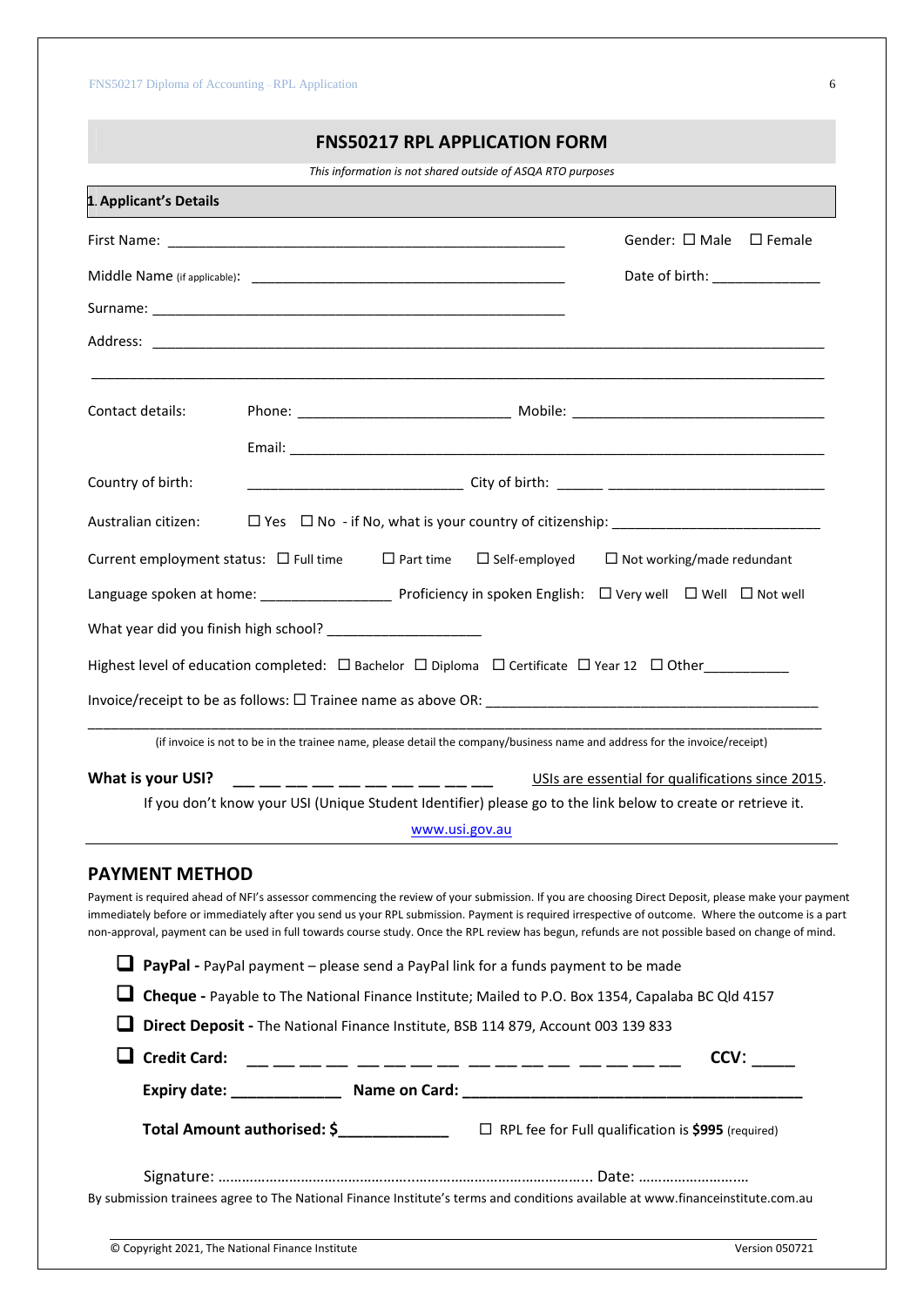| 2. Occupation for which you are seeking<br>recognition (if applicable) |                                 |
|------------------------------------------------------------------------|---------------------------------|
| 3. Current Employment                                                  |                                 |
| Are you currently employed?                                            | YES $\Box$ /<br>NO <sub>1</sub> |
| If Yes, in which occupation are you<br>currently employed?             |                                 |
| Who is your current employer?                                          |                                 |

| 4. Further Training                                                                 |                                   |
|-------------------------------------------------------------------------------------|-----------------------------------|
| Have you undertaken any training courses<br>related to the occupation applied for?  | NO<br>YES $\square$<br>$\sqrt{2}$ |
| If Yes                                                                              |                                   |
| What occupation were you trained in?                                                |                                   |
| Training completion date (month, year)?                                             |                                   |
| Country where you trained                                                           |                                   |
| Name of course and institution (if<br>applicable)                                   |                                   |
| 5. Is there any further information you wish to give in support of your application |                                   |
|                                                                                     |                                   |
|                                                                                     |                                   |
|                                                                                     |                                   |
|                                                                                     |                                   |
|                                                                                     |                                   |
|                                                                                     |                                   |
|                                                                                     |                                   |
|                                                                                     |                                   |
|                                                                                     |                                   |
|                                                                                     |                                   |
|                                                                                     |                                   |
|                                                                                     |                                   |
|                                                                                     |                                   |

 $\boldsymbol{7}$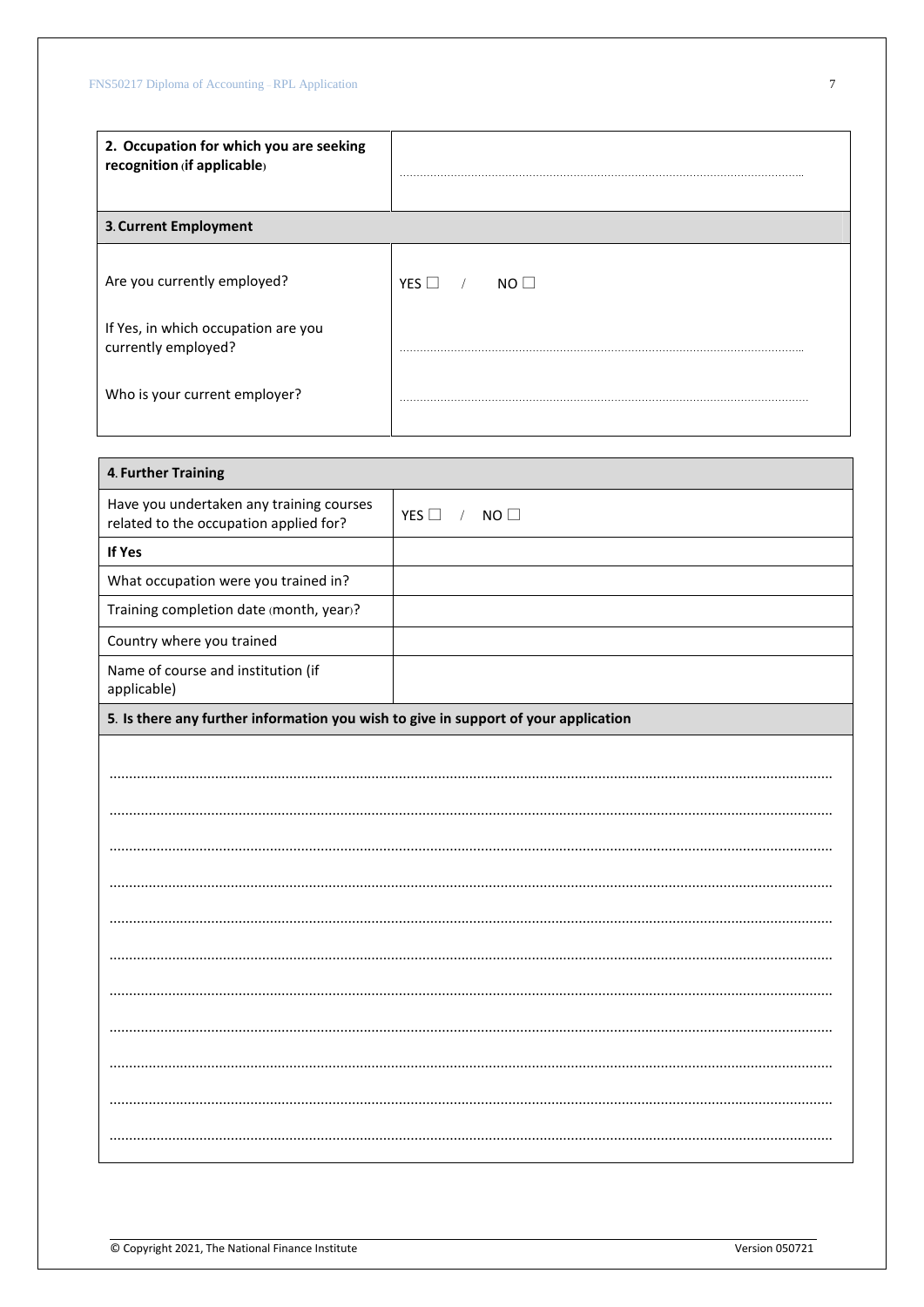|                                                          | 6. Professional Referee (relevant to work situation)                                               |    |                      |                          |                                                         |  |  |  |
|----------------------------------------------------------|----------------------------------------------------------------------------------------------------|----|----------------------|--------------------------|---------------------------------------------------------|--|--|--|
| Name                                                     |                                                                                                    |    |                      |                          |                                                         |  |  |  |
| Position                                                 |                                                                                                    |    |                      |                          |                                                         |  |  |  |
| Organisation                                             |                                                                                                    |    |                      |                          |                                                         |  |  |  |
| <b>Phone Number</b>                                      |                                                                                                    |    |                      |                          |                                                         |  |  |  |
| Mobile Number                                            |                                                                                                    |    |                      |                          |                                                         |  |  |  |
| <b>Email Address</b>                                     |                                                                                                    |    |                      |                          |                                                         |  |  |  |
|                                                          |                                                                                                    |    |                      |                          | If no referee nominated, please explain your situation. |  |  |  |
| 7. Employment History:                                   |                                                                                                    |    |                      |                          |                                                         |  |  |  |
| Name, Address and<br>Phone number of<br><b>Employers</b> | <b>Period of Employment</b><br>$(\boldsymbol{DD}/\boldsymbol{MM}/\boldsymbol{YY} \boldsymbol{YY})$ |    | <b>Position Held</b> | Full Time/<br>Part-time/ | <b>Description of Major Duties</b>                      |  |  |  |
|                                                          | From                                                                                               | To |                      | Casual                   |                                                         |  |  |  |
| 1.                                                       |                                                                                                    |    |                      |                          |                                                         |  |  |  |
| 2.                                                       |                                                                                                    |    |                      |                          |                                                         |  |  |  |
| 3.                                                       |                                                                                                    |    |                      |                          |                                                         |  |  |  |
| $\mathbf{4}$                                             |                                                                                                    |    |                      |                          |                                                         |  |  |  |

**Attach additional sheets if required**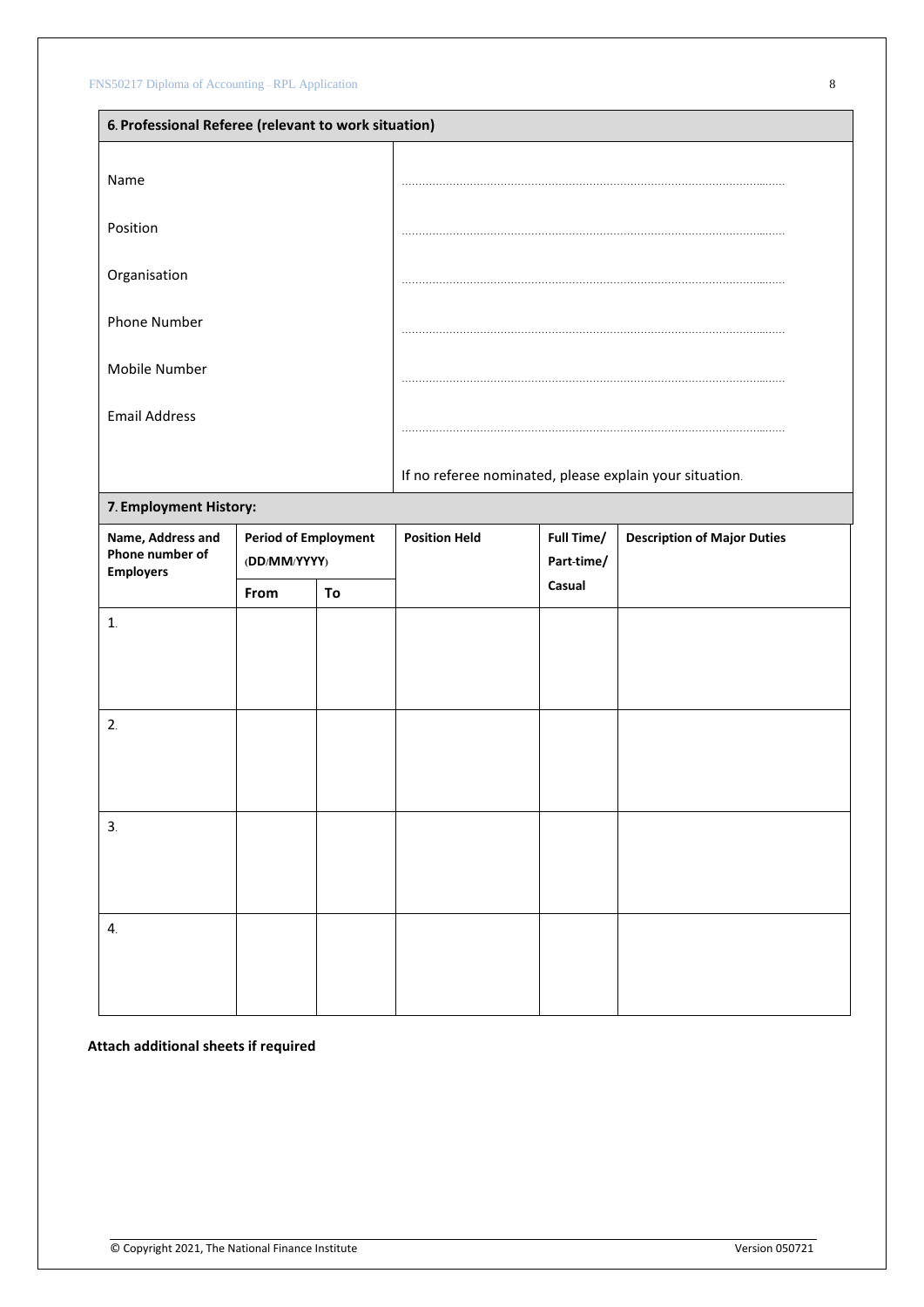| 8. Documentation:<br>If you are including documents in your application, please provide a brief description below |                                                                                                     |  |  |  |  |
|-------------------------------------------------------------------------------------------------------------------|-----------------------------------------------------------------------------------------------------|--|--|--|--|
| <b>Document Description</b>                                                                                       | Office Use Only - Assessor to use this section to align                                             |  |  |  |  |
| (e.g. resume, photos, awards, etc)                                                                                | documents to specific units of competency and identify key<br>questions for competency conversation |  |  |  |  |
|                                                                                                                   |                                                                                                     |  |  |  |  |
|                                                                                                                   |                                                                                                     |  |  |  |  |
|                                                                                                                   |                                                                                                     |  |  |  |  |
|                                                                                                                   |                                                                                                     |  |  |  |  |
|                                                                                                                   |                                                                                                     |  |  |  |  |
|                                                                                                                   |                                                                                                     |  |  |  |  |
|                                                                                                                   |                                                                                                     |  |  |  |  |
|                                                                                                                   |                                                                                                     |  |  |  |  |
|                                                                                                                   |                                                                                                     |  |  |  |  |
|                                                                                                                   |                                                                                                     |  |  |  |  |
|                                                                                                                   |                                                                                                     |  |  |  |  |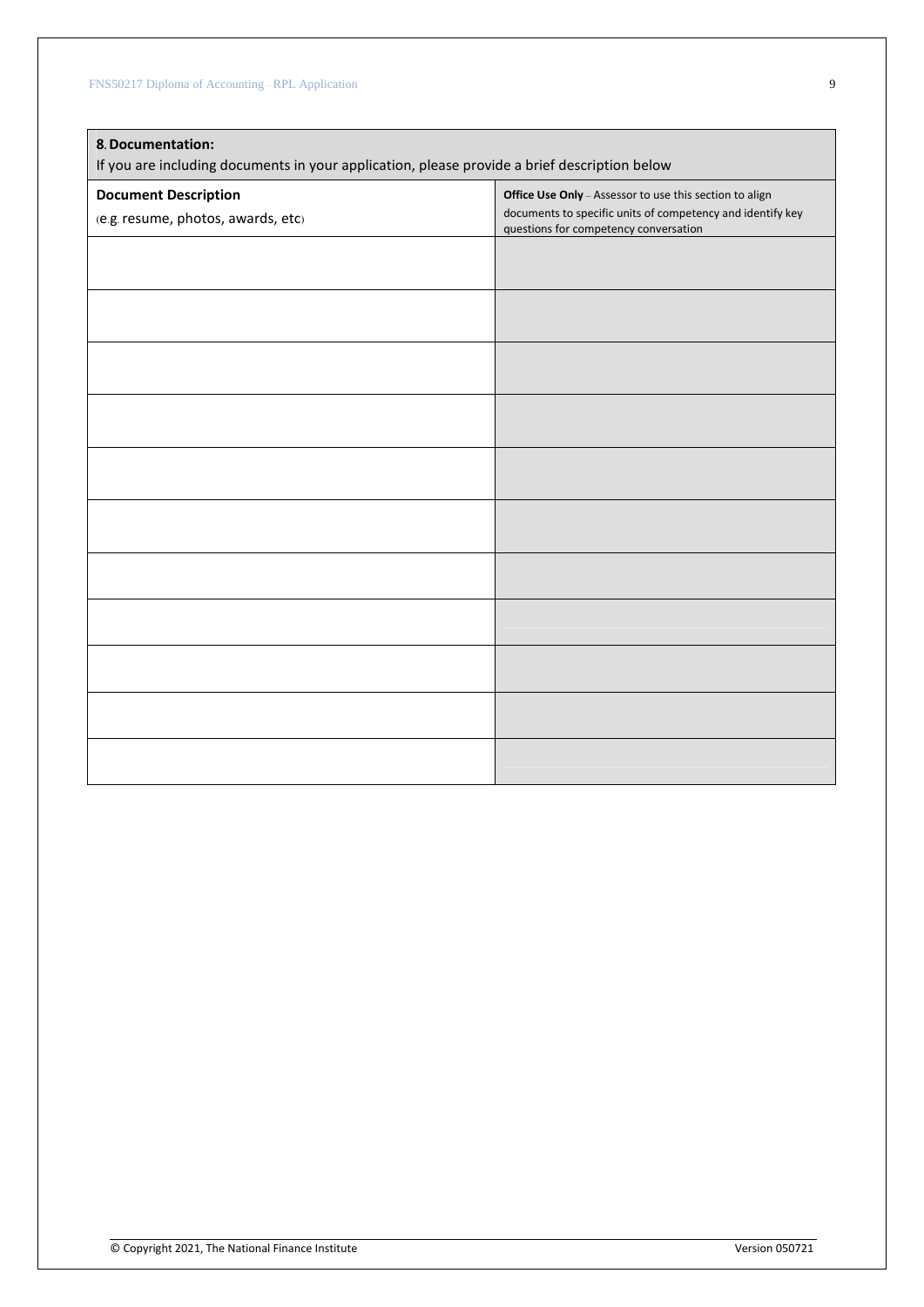# **APPLICATION – Self-Assessment Questionnaire FNS50217 Diploma of Accounting**

**Applicant Name: Date Completed:**

Please identify your level of experience in each competency below.

|                       |                                                               | I have performed these tasks |                  |                                               |  |
|-----------------------|---------------------------------------------------------------|------------------------------|------------------|-----------------------------------------------|--|
| <b>Unit Code</b>      | <b>Unit Title</b>                                             | Frequently                   | <b>Sometimes</b> | Never, I wish to<br>study this<br>course unit |  |
| <b>CORE UNITS</b>     |                                                               |                              |                  |                                               |  |
| FNSACC511             | Provide financial and business performance information        |                              |                  |                                               |  |
| FNSACC512             | Prepare tax documentation for individuals 1                   |                              |                  |                                               |  |
| FNSACC513             | Manage budgets and forecasts                                  |                              |                  |                                               |  |
| FNSACC514             | Prepare financial reports for corporate entities <sup>#</sup> |                              |                  |                                               |  |
| FNSACC516             | Implement and maintain internal control procedures            |                              |                  |                                               |  |
| FNSACC517             | Provide management accounting information                     |                              |                  |                                               |  |
| <b>ELECTIVE UNITS</b> |                                                               |                              |                  |                                               |  |
| BSBTEC402             | Design and produce complex spreadsheets                       |                              |                  |                                               |  |
| BSBLDR413             | Lead effective workplace relationships                        |                              |                  |                                               |  |
| FNSACC408             | Work effectively in the accounting and bookkeeping industry   |                              |                  |                                               |  |
| FNSACC505             | Establish and maintain accounting information systems         |                              |                  |                                               |  |
| Other Cert            |                                                               |                              |                  |                                               |  |
| IV level unit         |                                                               |                              |                  |                                               |  |

# Note the following prerequisite unit requirements for FNACC514:

- BSBFIA401 Prepare financial reports

- FNSACC311 Process financial transactions and extract interim reports

| SKILLS SET UNITS (PRE-REQUISITES FOR FNS50217 DIPLOMA OF ACCOUNTING) * |                                                               |  |  |  |
|------------------------------------------------------------------------|---------------------------------------------------------------|--|--|--|
| BSBFIA401                                                              | Prepare financial reports                                     |  |  |  |
| FNSACC311                                                              | Process financial transactions and extract interim reports    |  |  |  |
| FNSACC312                                                              | Administer subsidiary accounts and ledgers                    |  |  |  |
| FNSACC408                                                              | Work effectively in the accounting and bookkeeping industry   |  |  |  |
| FNSACC416                                                              | Set up and operate a computerised accounting system           |  |  |  |
| FNSTPB401                                                              | Complete business activity and instalment activity statements |  |  |  |
| FNSTPB402                                                              | Establish and maintain payroll systems;                       |  |  |  |

\* OR Completion of FNS40615 Certificate IV in Accounting or equivalent; OR Completion of FNS40215 Certificate IV in Bookkeeping or equivalent.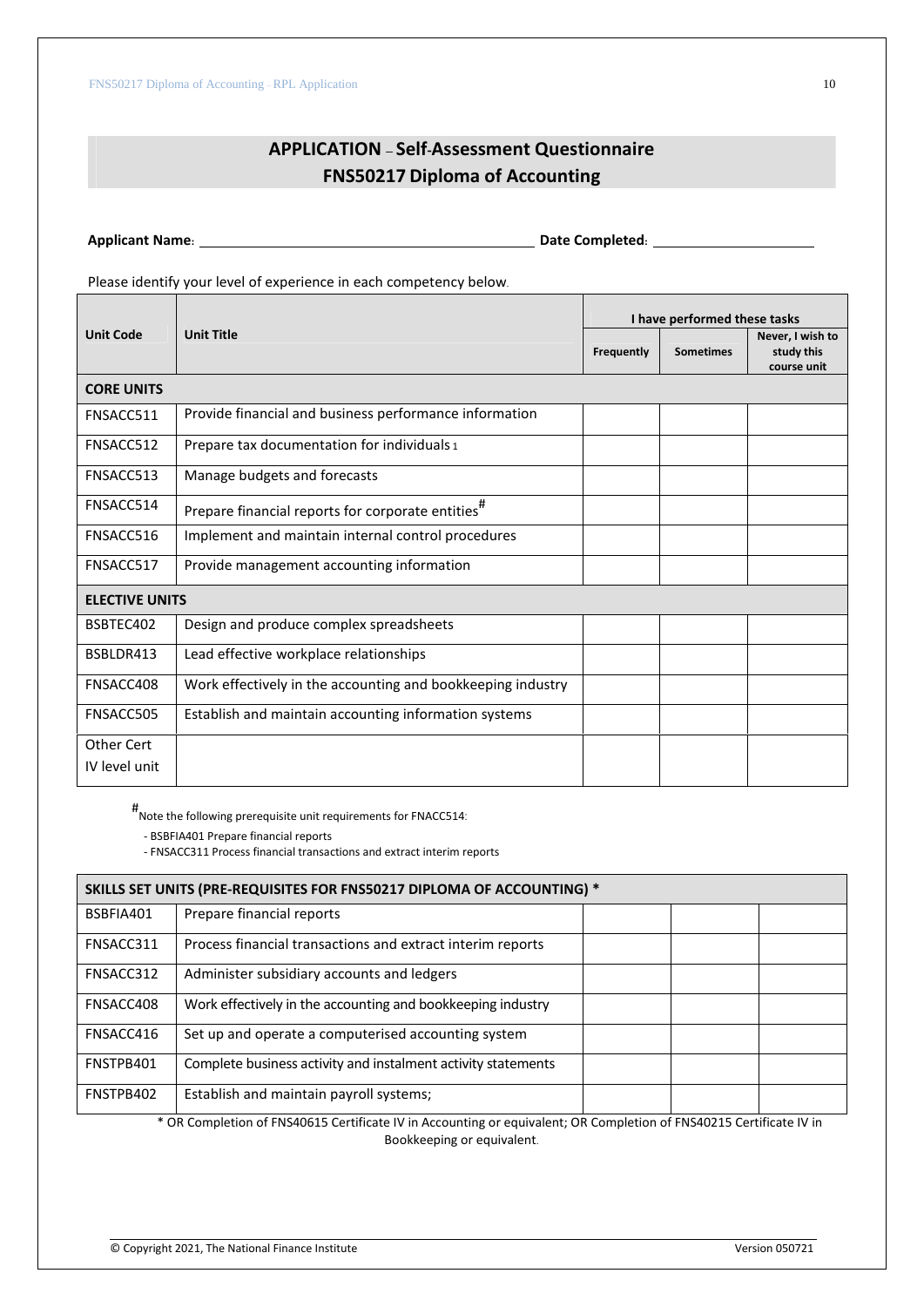### **Rules**

#### **Total number of units of competency for full qualification = 11 Skill Set + 6 core units plus 5 elective units**

To gain the full qualification the applicant must demonstrate competency for the Skill Set Units plus 6 core units plus 5 elective units.

The elective units must be relevant to the work environment and the qualification, maintain the integrity of the AQF alignment, and contribute to a valid industry-supported vocational outcome, and are to be chosen as follows:

> If utilising Skill Set units, the FNSACC408 unit may be utilised as one of the FNS50217 Elective units, Also, 2 additional units may be utilised from the Skill Set, a Certificate IV, Diploma or Advanced Diploma in any currently endorsed training package or accredited course, provided they do not duplicate the outcome of another unit chosen for the qualification.

If the applicant has not completed the required entry requirements (Skills Set units or Certificate IV) but believes that they have sufficient skills, knowledge and experience to apply for these via the recognition of prior learning process then they should refer to the FNS40217 RPL Application form. Alternatively, these Skills Set units can be undertaken through the NFI online e-learning platform at \$165 per online unit or \$205 per distance learning unit.

# **Declaration**

I declare that the information contained in this application is true and correct and that all documents are genuine.

**Applicant Signature: Date**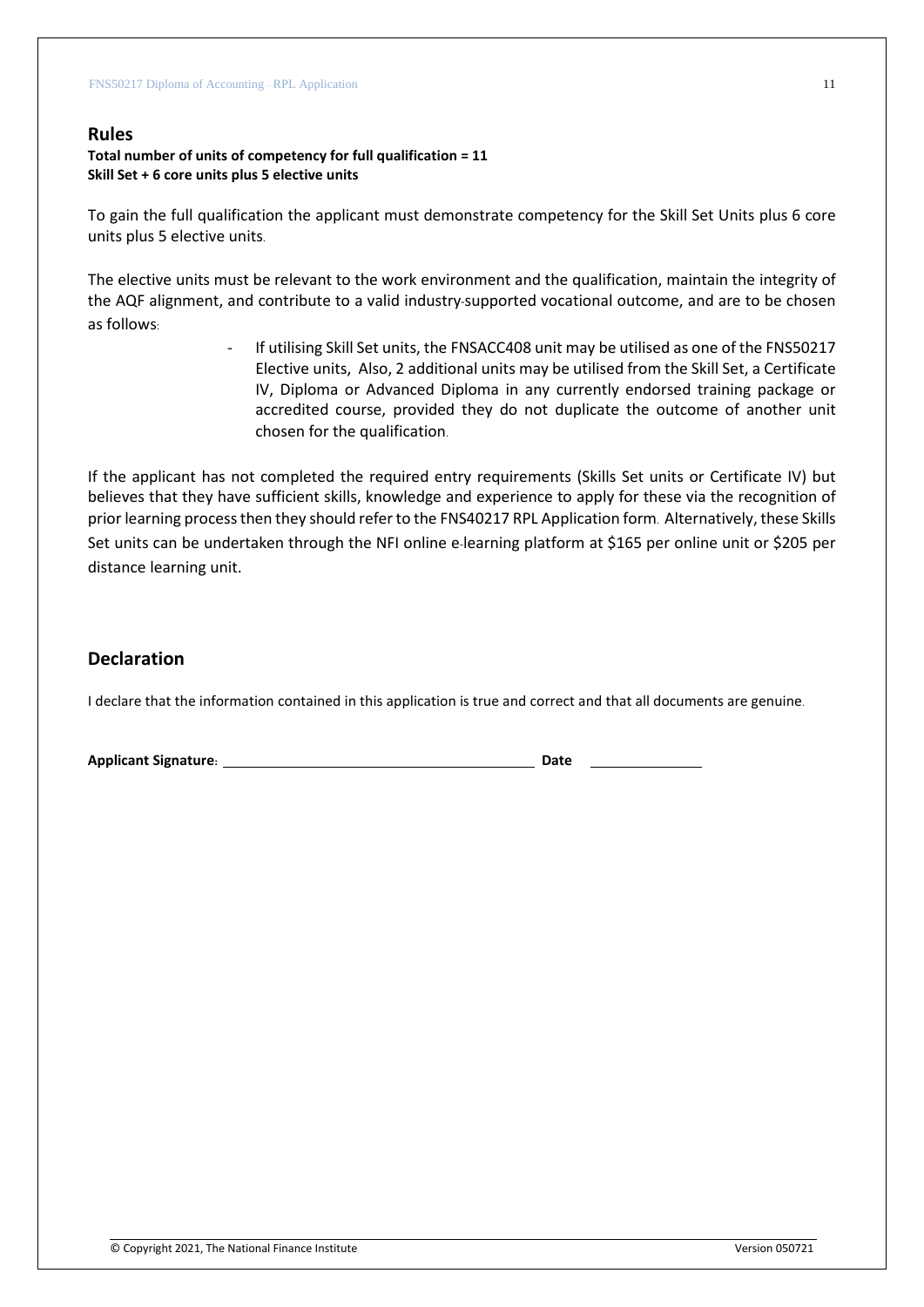**The Competency Statement / Checklist below must be completed by a third party. The checklist is verification by a third party that you as the applicant of RPL are proficient in all areas of the nominated industry core and elective units.**

# **COMPETENCY STATEMENT / CHECKLIST**

FOR RECOGNITION OF PRIOR LEARNING

**To be completed and signed by a superior or peer of the applicant.**

The person making this statement must be suitably qualified to answer the questions.

The person making this statement must ensure that their responses are true and accurate and that they may be called upon to provide evidence if required in a court of law.

#### **Details of Person Declaring (ie. the Applicant's Peer / Manager / Supervisor)**

| Contact details:            |  |  |
|-----------------------------|--|--|
|                             |  |  |
|                             |  |  |
|                             |  |  |
| <b>Applicant's Details:</b> |  |  |
|                             |  |  |
|                             |  |  |
|                             |  |  |
| Contact details:            |  |  |
|                             |  |  |
|                             |  |  |
|                             |  |  |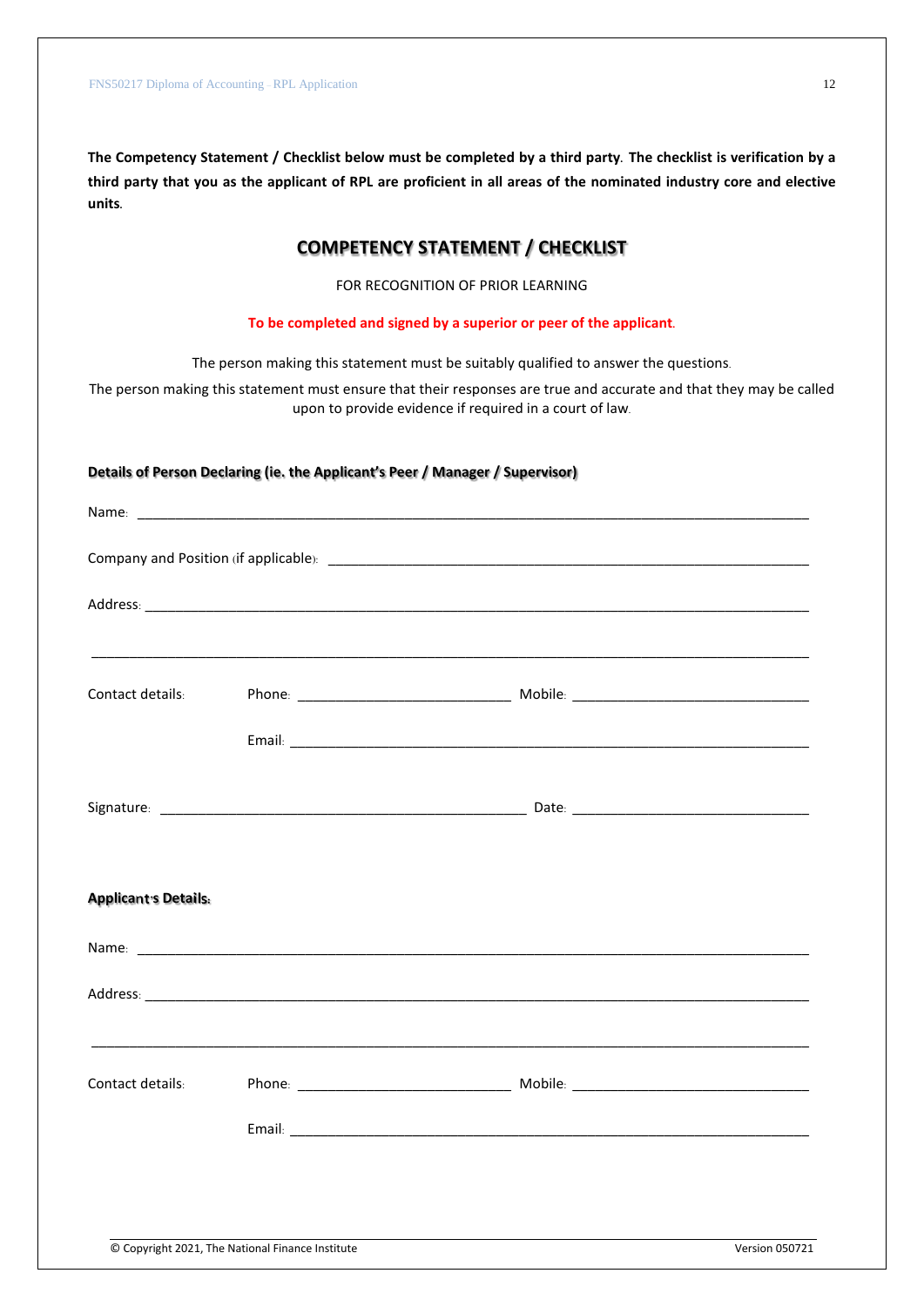The following are to be ticked by the person declaring (ie. Peer / Supervisor / Manager) as signifying the trainee has the required skill in the element and performance criteria.

### **FNSACC511 Provide financial and business performance information**

| <b>ELEMENT</b>                   | <b>PERFORMANCE CRITERIA</b>                                                         | Verification  |
|----------------------------------|-------------------------------------------------------------------------------------|---------------|
| 1. Assess client needs           | 1.1 Clarify and confirm client's expectations, goals and objectives                 | $\sqcap$ Yes  |
|                                  | 1.2 Identify client s specific legal and financial requirements when establishing,  | $\Box$ No     |
|                                  | structuring, and financing a business                                               | $\Box$ Unsure |
|                                  | 1.3 Discuss financial options and processes with client to develop suitable plans   |               |
|                                  | for providing information and achieving client goals within agreed timeframes       |               |
|                                  | 1.4 Regularly review progress of plans against agreed criteria and clearly          |               |
|                                  | communicate results to client                                                       |               |
|                                  | 1.5 Monitor client objectives and respond to changes in client needs                |               |
| 2. Analyse data                  | 2.1 Seek advice on reliability and accuracy of data from authorities and sources    | $\sqcap$ Yes  |
|                                  | according to organisational procedures                                              | $\Box$ No     |
|                                  | 2.2 Compile and reconcile data to confirm that statements are accurate and          | $\Box$ Unsure |
|                                  | comply with organisational procedures, statutory requirements, and standard         |               |
|                                  | financial reporting principles                                                      |               |
|                                  | 2.3 Analyse data and reports in line with standard financial analysis techniques    |               |
|                                  | and client's business and personal objectives                                       |               |
|                                  | 2.4 Evaluate information in relation to the financial profitability, efficiency and |               |
|                                  | stability of a business                                                             |               |
|                                  | 2.5 Evaluate financial potential of the business, its future funding                |               |
|                                  | requirements, and statutory obligations                                             |               |
| 3. Prepare and provide financial | 3.1 Formulate advice that provides client with realistic view of business           | $\square$ Yes |
| and performance advice to client | financial performance and compliance, including significant taxation issues and     | $\Box$ No     |
|                                  | comparisons of options                                                              | $\Box$ Unsure |
|                                  | 3.2 Use suitable methods of presentation and formats, language and forms of         |               |
|                                  | documentation to convey information to client                                       |               |
|                                  | 3.3 Provide advice about how risks and contingencies and future cash flows          |               |
|                                  | may be identified and quantified, and advise client of risk management options      |               |
|                                  | and rights and obligations                                                          |               |
|                                  | 3.4 Advise client on new or alternative finance sources, and features of short-     |               |
|                                  | term and long-term finance                                                          |               |

### **FNSACC512 Prepare tax documentation for individuals**

| <b>ELEMENT</b>                    | <b>PERFORMANCE CRITERIA</b>                                                                                                      | <b>Verification</b> |
|-----------------------------------|----------------------------------------------------------------------------------------------------------------------------------|---------------------|
| 1. Gather client income data and  | 1.1 Consult with client to determine tax documentation preparation                                                               | $\Box$ Yes          |
| verify client, organisational and | requirements                                                                                                                     | $\Box$ No           |
| legislative requirements          | 1.2 Conduct research to identify updates or additions to compliance                                                              | $\Box$ Unsure       |
|                                   | requirements relevant to client circumstances, and establish recording and<br>reporting requirements                             |                     |
|                                   | 1.3 Gather current data from authoritative sources, and identify and resolve                                                     |                     |
|                                   | outstanding information requirements through consultation with client<br>1.4 Identify assessable income and allowable deductions |                     |
|                                   | 1.5 Complete and record amounts according to organisational and legislative<br>requirements                                      |                     |
|                                   | 1.6 Identify discrepancies or unusual features and conduct research to resolve,                                                  |                     |
|                                   | or refer to designated authority                                                                                                 |                     |
|                                   | 1.7 Identify accrued or prepaid income and expenditure, and record                                                               |                     |
|                                   | adjustments to value of assets and liabilities                                                                                   |                     |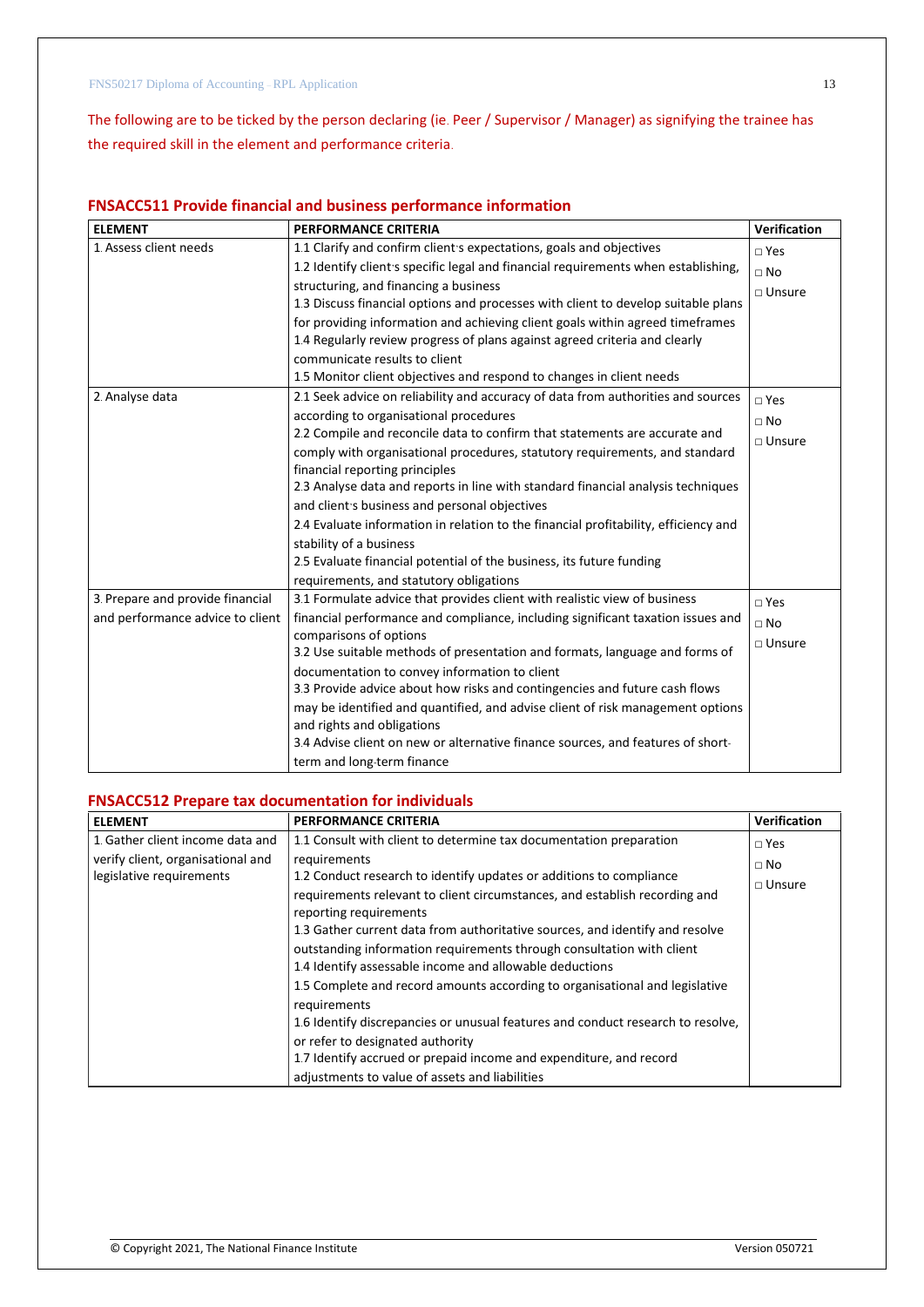| <b>ELEMENT</b>                  | <b>PERFORMANCE CRITERIA</b>                                                      | <b>Verification</b> |
|---------------------------------|----------------------------------------------------------------------------------|---------------------|
| 2. Identify, record and present | 2.1 Calculate client's tax obligations according to legislative requirements and | $\Box$ Yes          |
| client's non-complex income tax | industry-accepted information gathering practices                                | $\Box$ No           |
| documentation                   | 2.2 Prepare required documentation within established timeframes                 | $\Box$ Unsure       |
|                                 | 2.3 Seek advice and guidance from specialists to evaluate and moderate           |                     |
|                                 | decision processes as required                                                   |                     |
|                                 | 2.4 Discuss and confirm documentation with client to obtain client signature,    |                     |
|                                 | authorisation and endorsement, ensuring legislative requirements are met         |                     |
| 3. Manage lodgement of client's | 3.1 Submit required documentation to Australian Taxation Office (ATO) within     | $\Box$ Yes          |
| non-complex income tax          | established timeframes                                                           | $\Box$ No           |
| documentation                   | 3.2 Advise client of current tax obligations and information regarding expected  | $\sqcap$ Unsure     |
|                                 | future taxation authority advice                                                 |                     |
|                                 | 3.3 Respond to tax office enquiries and meet taxation audit requirements,        |                     |
|                                 | when applicable, in timely manner                                                |                     |

### **FNSACC513 Manage budgets and forecasts**

| <b>ELEMENT</b>             | <b>PERFORMANCE CRITERIA</b>                                                      | <b>Verification</b> |
|----------------------------|----------------------------------------------------------------------------------|---------------------|
| 1. Prepare budget          | 1.1 Establish budget objectives and confirm their consistency with               | $\square$ Yes       |
|                            | organisational policies and procedures                                           | $\Box$ No           |
|                            | 1.2 Define cash, expenditure and revenue items and ensure items are relevant     | $\Box$ Unsure       |
|                            | to budget                                                                        |                     |
|                            | 1.3 Identify and include milestones and performance indicators in budgets to     |                     |
|                            | monitor financial performance and break down annual budgets into seasonal        |                     |
|                            | periods according to operating trends                                            |                     |
| 2. Forecast estimates      | 2.1 Identify required data for forecasts and anticipate changes in circumstances | $\sqcap$ Yes        |
|                            | 2.2 Establish assumptions and parameters and review for accuracy, relevance,     | $\Box$ No           |
|                            | and compliance with organisational policies and procedures                       | $\sqcap$ Unsure     |
|                            | 2.3 Provide realistic estimates of future cash flow, costs and revenues in line  |                     |
|                            | with ethical and organisational requirements, and support with verifiable        |                     |
|                            | evidence and source documentation                                                |                     |
|                            | 2.4 Identify financial risks and propose protection strategies according to      |                     |
|                            | organisational policies and procedures                                           |                     |
| 3. Document budget         | 3.1 Present data in a clear format appropriate to budget reporting               | $\square$ Yes       |
|                            | 3.2 Complete reports for specified periods and projects within agreed            | $\Box$ No           |
|                            | timeframes                                                                       | $\sqcap$ Unsure     |
|                            | 3.3 Identify feasibility of forecasts by comparing projections with market       |                     |
|                            | growth and development                                                           |                     |
|                            | 3.4 Distribute budget report to required personnel                               |                     |
| 4. Monitor budget outcomes | 4.1 Analyse budget variances according to organisational procedures, and make    | $\sqcap$ Yes        |
|                            | recommendations to address variances to client or designated person              | $\Box$ No           |
|                            | 4.2 Review budget processes and implement process changes as required            | $\Box$ Unsure       |

# **FNSACC514 Prepare financial reports for corporate entities** \*

| <b>ELEMENT</b>              | <b>PERFORMANCE CRITERIA</b>                                                                                                                             | <b>Verification</b>        |
|-----------------------------|---------------------------------------------------------------------------------------------------------------------------------------------------------|----------------------------|
| 1. Compile and analyse data | 1.1 Systematically code, classify and check data for accuracy and reliability                                                                           | $\Box$ Yes                 |
|                             | according to organisational policy, procedures and accounting standards<br>1.2 Use conversion and consolidation procedures to compile data according to | $\Box$ No<br>$\Box$ Unsure |
|                             | organisational policy and procedures                                                                                                                    |                            |
|                             | 1.3 Transfer data to computerised systems as required                                                                                                   |                            |
|                             | 1.4 Record valuations in compliance with accounting standards                                                                                           |                            |
|                             | 1.5 Identify and record effects of taxation                                                                                                             |                            |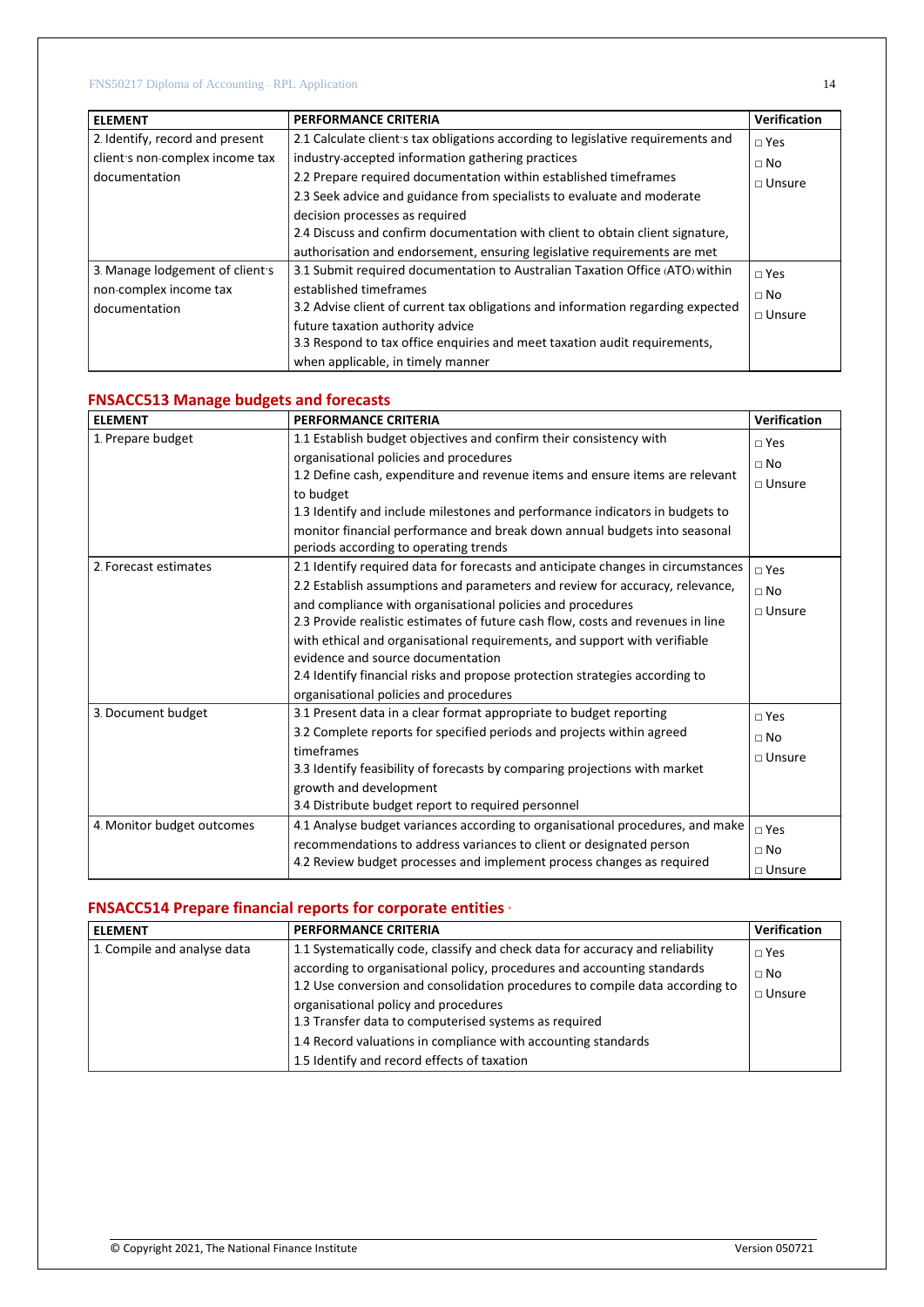| <b>LELEMENT</b>    | PERFORMANCE CRITERIA                                                                                                                                                                      | Verification  |
|--------------------|-------------------------------------------------------------------------------------------------------------------------------------------------------------------------------------------|---------------|
| 2. Prepare reports | 2.1 Present charts, diagrams, tables and supporting data in required format                                                                                                               | $\Box$ Yes    |
|                    | 2.2 Prepare reports according to statutory and ethical requirements, and                                                                                                                  | $\Box$ No     |
|                    | organisational procedures relating to conflict of interest, confidentiality, and<br>disclosure requirements<br>2.3 Confirm that structure and format of reports are clear and comply with | $\Box$ Unsure |
|                    | statutory and organisational requirements<br>2.4 Review statements and data for errors and compliance with statutory<br>requirements and organisational procedures, and amend as required |               |

# **FNSACC516 Implement and maintain internal control procedures**

| <b>ELEMENT</b>                 | <b>PERFORMANCE CRITERIA</b>                                                    | <b>Verification</b> |
|--------------------------------|--------------------------------------------------------------------------------|---------------------|
| 1. Review corporate governance | 1.1 Identify and analyse corporate governance and ethical requirements to      | $\Box$ Yes          |
| requirements                   | determine their application to operations                                      | $\Box$ No           |
|                                | 1.2 Seek clarification on the application of corporate governance requirements | $\Box$ Unsure       |
|                                | from authoritative sources                                                     |                     |
|                                | 1.3 Review and develop internal control procedures that apply corporate        |                     |
|                                | governance requirements to internal operations                                 |                     |
| 2. Implement internal control  | 2.1 Maintain and review financial delegations and accountabilities to ensure   | $\Box$ Yes          |
| operating procedures           | consistency and compliance with internal control procedures                    | $\Box$ No           |
|                                | 2.2 Produce, review and distribute required reports within agreed timeframes   | $\Box$ Unsure       |
|                                | 2.3 Develop timetables for implementing corporate governance requirements,     |                     |
|                                | in consultation with stakeholders                                              |                     |
|                                | 2.4 Detail and document internal control procedures in standardised formats to |                     |
|                                | promote consistency of use                                                     |                     |
| 3. Monitor internal control    | 3.1 Develop applications of corporate governance requirements from             | $\Box$ Yes          |
| operating procedures           | authoritative sources and based on industry-standard practices                 | $\Box$ No           |
|                                | 3.2 Report on performance indicators of internal operations to evaluate their  | $\Box$ Unsure       |
|                                | compliance with internal control procedures                                    |                     |
|                                | 3.3 Identify and evaluate variations in adopting corporate governance          |                     |
|                                | requirements in operations to determine their causes                           |                     |
|                                | 3.4 Develop and implement modifications to procedures to facilitate their      |                     |
|                                | compliance with internal control procedures                                    |                     |

# **FNSACC517 Provide management accounting information**

| <b>ELEMENT</b>                   | <b>PERFORMANCE CRITERIA</b>                                                                           | <b>Verification</b> |
|----------------------------------|-------------------------------------------------------------------------------------------------------|---------------------|
| 1. Gather and record operating   | 1.1 Identify and establish systems to generate operating and cost data                                | $\Box$ Yes          |
| and cost data                    | 1.2 Systematically code, classify, and check data for accuracy and reliability                        | $\sqcap$ No         |
|                                  | according to organisational policy and procedures                                                     | $\Box$ Unsure       |
| 2. Analyse data and assign costs | 2.1 Analyse cost data and identify cost behaviour characteristics                                     | $\sqcap$ Yes        |
|                                  | 2.2 Assign costs to specified products, services and organisational units, and                        | $\sqcap$ No         |
|                                  | reconcile data to confirm that calculations are accurate and comply with<br>organisational procedures | $\square$ Unsure    |
|                                  | 2.3 Confirm that interpretation of costs is supported by valid analysis and is                        |                     |
|                                  | consistent with organisational business performance objectives                                        |                     |
| 3. Prepare cost reports and      | 3.1 Obtain cost information advice from relevant sections of organisation when                        | $\Box$ Yes          |
| budgets                          | formulating cost reports and budgets                                                                  | $\Box$ No           |
|                                  | 3.2 Confirm that structure and format of budgets are clear and comply with                            | $\Box$ Unsure       |
|                                  | management information requirements and organisational practices                                      |                     |
| 4. Analyse variances and review  | 4.1 Calculate and analyse variances against budget                                                    | $\Box$ Yes          |
| costing system integrity         | 4.2 Confirm that reports are accurate, comprehensive and comply with                                  | $\Box$ No           |
|                                  | management information requirements and organisational practices                                      | $\Box$ Unsure       |
|                                  | 4.3 Use variance analysis to review effectiveness of cost assignment processes                        |                     |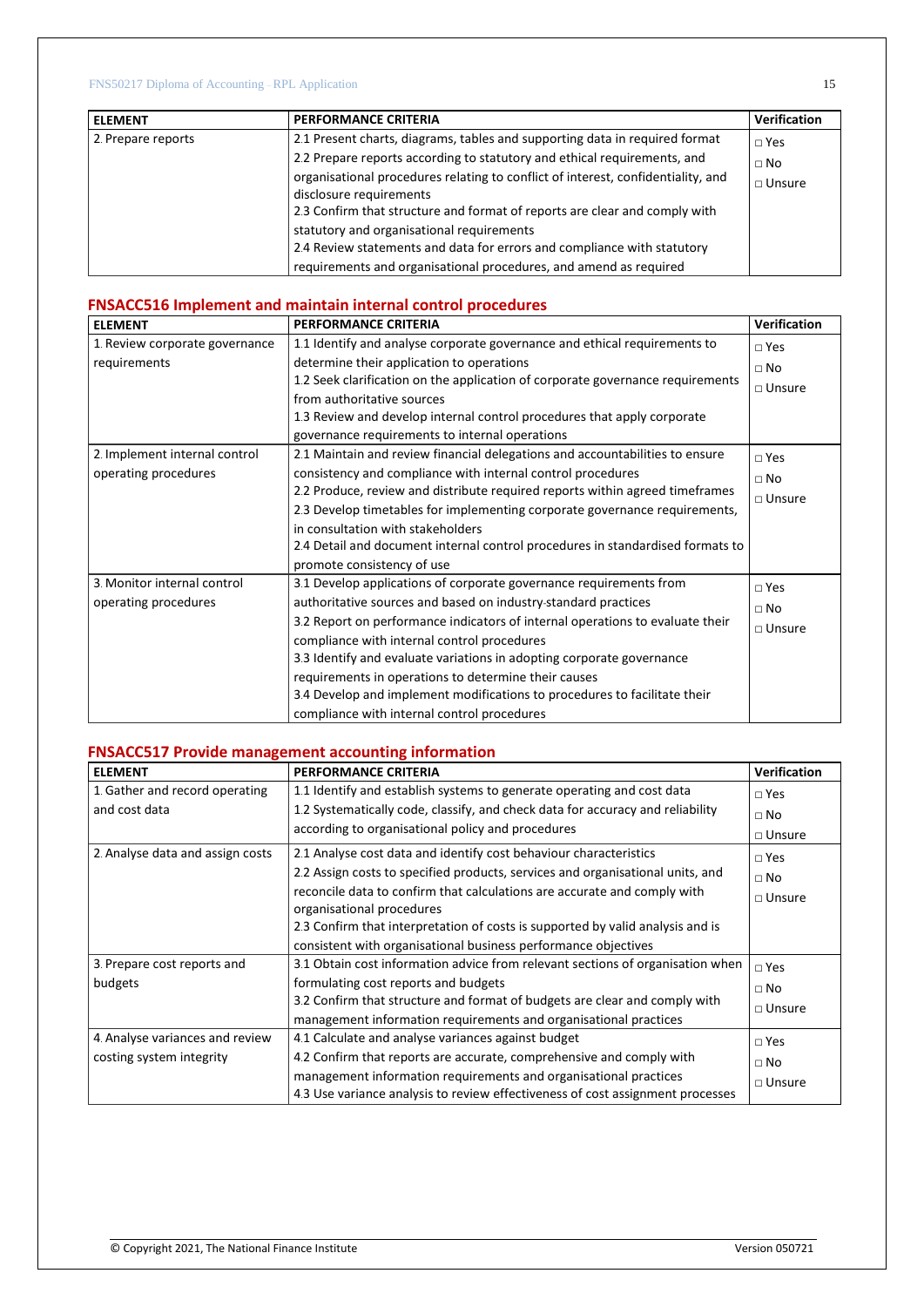# ELECTIVE UNITS

# **BSBFIA401 Prepare financial reports**

| <b>ELEMENT</b>                                               | <b>PERFORMANCE CRITERIA</b>                                                    | <b>Verification</b> |
|--------------------------------------------------------------|--------------------------------------------------------------------------------|---------------------|
| 1 Maintain asset register                                    | 1 Maintain asset register                                                      | $\square$ Yes       |
|                                                              |                                                                                | $\Box$ No           |
|                                                              |                                                                                | $\Box$ Unsure       |
| 1.1 Prepare a register of                                    | 1.1 Prepare a register of property, plant and equipment from fixed asset       | $\square$ Yes       |
| property, plant and equipment                                | transactions in accordance with legislative and organisational policy and      | $\Box$ No           |
| from fixed asset transactions in                             | procedures                                                                     | $\Box$ Unsure       |
| accordance with legislative and<br>organisational policy and |                                                                                |                     |
| procedures                                                   |                                                                                |                     |
| 1.2 Determine method of                                      | 1.2 Determine method of calculating depreciation in accordance with            | $\square$ Yes       |
| calculating depreciation in                                  | organisational requirements                                                    | $\Box$ No           |
| accordance with organisational                               |                                                                                | $\Box$ Unsure       |
| requirements                                                 |                                                                                |                     |
| 1.3 Maintain asset register and                              | 1.3 Maintain asset register and associated depreciation schedule in accordance | $\square$ Yes       |
| associated depreciation schedule                             | with organisational policy, procedures and accounting requirements             | $\Box$ No           |
| in accordance with organisational                            |                                                                                | $\Box$ Unsure       |
| policy, procedures and                                       |                                                                                |                     |
| accounting requirements                                      |                                                                                |                     |

# **BSBTEC402 Design and produce complex spreadsheets**

| <b>ELEMENT</b>                   | <b>PERFORMANCE CRITERIA</b>                                                   | Verification     |
|----------------------------------|-------------------------------------------------------------------------------|------------------|
| 1.1. Prepare and plan to develop | 1.1 Organise personal work environment in accordance with ergonomic           | $\square$ Yes    |
| spreadsheet                      | requirements                                                                  | $\Box$ No        |
|                                  | 1.2 Analyse task and determine specifications for spreadsheets                |                  |
|                                  | 1.3 Identify requirements of data entry, storage, output, reporting and       | $\square$ Unsure |
|                                  | presentation requirements                                                     |                  |
|                                  | 1.4 Apply work organisation strategies and energy and resource conservation   |                  |
|                                  | techniques                                                                    |                  |
| 2. Develop a linked spreadsheet  | 2.1 Use spreadsheet design software functions and formulae to meet identified | $\sqcap$ Yes     |
| solution                         | requirements                                                                  | $\Box$ No        |
|                                  | 2.2 Link spreadsheets according to software procedures                        |                  |
|                                  | 2.3 Format cells and use data attributes assigned with cell references,       | $\Box$ Unsure    |
|                                  | according to task requirements                                                |                  |
|                                  | 2.4 Test formulae to confirm output meets task requirements                   |                  |
| 3. Automate and standardise      | 3.1 Evaluate and identify tasks requiring automation                          | $\Box$ Yes       |
| spreadsheet operation            | 3.2 Create, use and edit macros to fulfil requirements of task and automate   | $\Box$ No        |
|                                  | spreadsheet operation                                                         |                  |
|                                  | 3.3 Develop, edit and use templates and ensure consistency of design and      | □ Unsure         |
|                                  | layout according to task requirements                                         |                  |
| 4. Use spreadsheets              | 4.1 Enter, check and amend data according to organisational and task          | $\square$ Yes    |
|                                  | requirements                                                                  | $\Box$ No        |
|                                  | 4.2 Import and export data between compatible spreadsheets and adjust         | $\square$ Unsure |
|                                  | documents, according to software and organisational procedures                |                  |
|                                  | 4.3 Use help function to overcome problems with spreadsheet design and        |                  |
|                                  | production                                                                    |                  |
|                                  | 4.4 Preview, adjust and prepare spreadsheet in accordance with organisational |                  |
|                                  | and task requirements                                                         |                  |
| 5. Represent numerical data in   | 5.1 Determine style of graph to meet specified requirements and manipulate    | $\square$ Yes    |
| graphic form and store           | spreadsheet data, where required                                              | $\Box$ No        |
| spreadsheet                      | 5.2 Create graphs with labels and titles from numerical data contained in a   | $\square$ Unsure |
|                                  | spreadsheet file                                                              |                  |
|                                  | 5.3 Name and store spreadsheet in accordance with organisational              |                  |
|                                  | requirements and exit application                                             |                  |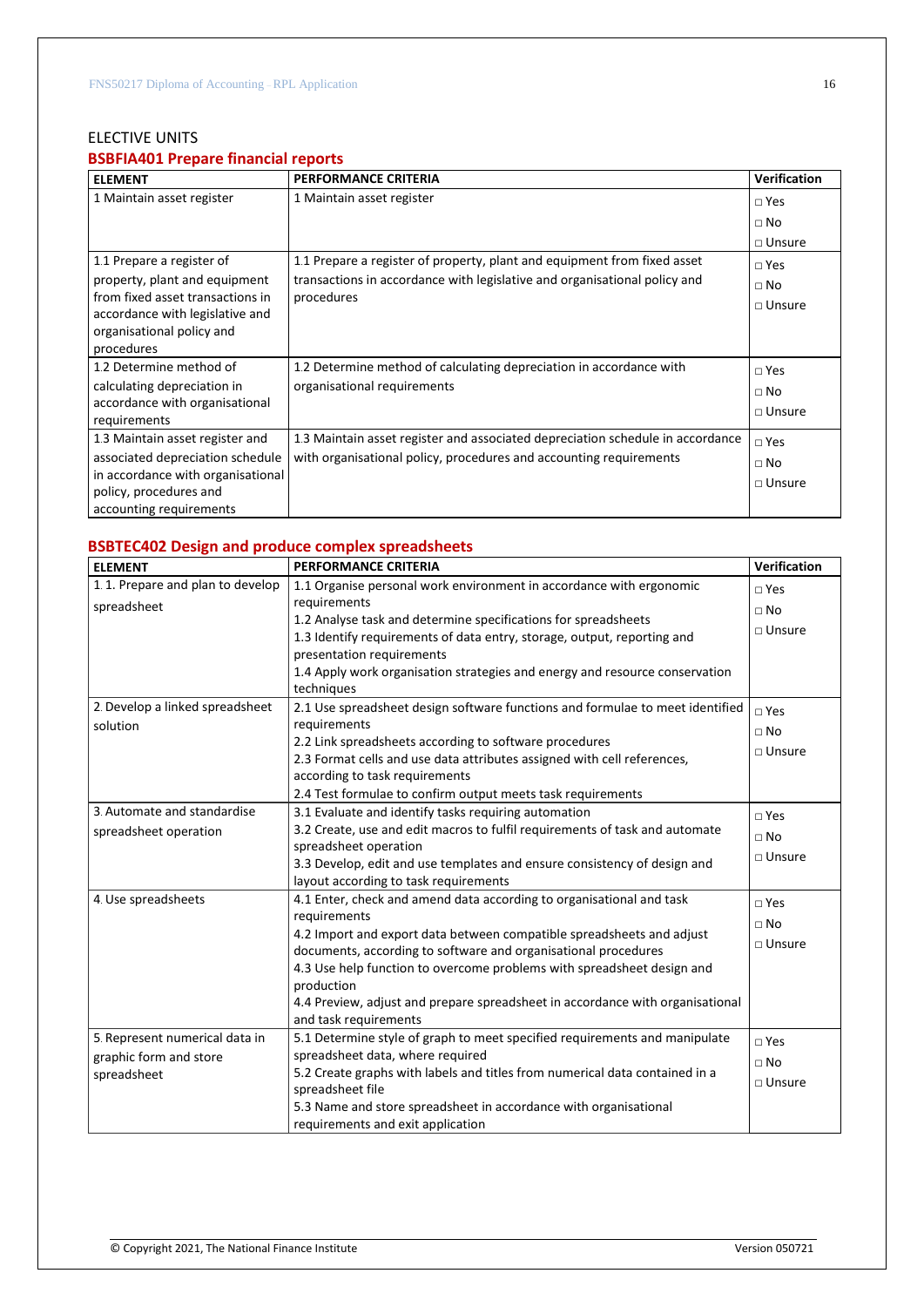# **BSBLDR413 Lead effective workplace relationships**

| <b>ELEMENT</b>                  | PERFORMANCE CRITERIA                                                                                                                                                                                                                                                                                                                                             | <b>Verification</b>                           |
|---------------------------------|------------------------------------------------------------------------------------------------------------------------------------------------------------------------------------------------------------------------------------------------------------------------------------------------------------------------------------------------------------------|-----------------------------------------------|
| 1. Prepare to lead workplace    | 1.1 Identify work team objectives according to organisational strategy                                                                                                                                                                                                                                                                                           | $\square$ Yes                                 |
| relationships                   | 1.2 Collect and analyse information for the achievement of work task<br>1.3 Share ideas and information with relevant internal and external<br>stakeholders according to work task<br>1.4 Develop strategy for completion of work task in collaboration with work<br>team                                                                                        | $\sqcap$ No<br>$\Box$ Unsure                  |
| 2. Lead workplace relationships | 2.1 Identify and implement methods to facilitate collaboration to complete<br>work task<br>2.2 Support colleagues experiencing difficulties fulfilling work requirements<br>2.3 Manage conflict constructively within the organisation's processes and<br>parameters of own role<br>2.4 Communicate work progress to relevant internal and external stakeholders | $\square$ Yes<br>$\sqcap$ No<br>$\Box$ Unsure |
| 3. Review leadership            | 3.1 Seek feedback on relationship management for work task from relevant<br>stakeholders<br>3.2 Analyse feedback on relationship management<br>3.3 Evaluate personal performance in leading workplace relationships<br>3.4 Identify areas of improvement for leading workplace relationships future<br>work tasks                                                | $\square$ Yes<br>$\Box$ No<br>$\Box$ Unsure   |

# **FNSACC408 Work effectively in the accounting and bookkeeping industry**

| <b>ELEMENT</b>                    | <b>PERFORMANCE CRITERIA</b>                                                           | Verification     |
|-----------------------------------|---------------------------------------------------------------------------------------|------------------|
| 1. Develop professional working   | 1.1 Clarify business needs and expectations of work to be done through clear          | $\square$ Yes    |
| relationships                     | communication with key stakeholders                                                   | $\Box$ No        |
|                                   | 1.2 Determine roles and responsibilities of various members of the accounting         | $\square$ Unsure |
|                                   | and tax profession according to business needs                                        |                  |
|                                   | 1.3 Identify activities that fall outside own role and responsibilities, and identify |                  |
|                                   | networks of individuals able to carry out those activities                            |                  |
|                                   | 1.4 Refer business owner to networks for advice and services where applicable         |                  |
|                                   | 1.5 Request feedback on range, type and quality of service to be provided and         |                  |
|                                   | act on feedback, where applicable                                                     |                  |
|                                   | 1.6 Identify and use ethical principles and practices in own role and                 |                  |
|                                   | responsibilities                                                                      |                  |
| 2. Identify compliance            | 2.1 Obtain access to publications and software tools designed to assist in            | $\square$ Yes    |
| requirements and support          | carrying out own work activities                                                      | $\square$ No     |
| materials                         | 2.2 Research legislative, statutory, regulatory and industry requirements for         | $\square$ Unsure |
|                                   | carrying out own work activities                                                      |                  |
| 3. Set up and maintain systems to | 3.1 Develop systems to support user needs                                             | $\Box$ Yes       |
| meet compliance requirements      | 3.2 Develop instructions and guidelines for carrying out daily activities             | $\Box$ No        |
|                                   | according to compliance requirements                                                  | $\square$ Unsure |
|                                   | 3.3 Review and adapt systems as necessary on a regular basis                          |                  |
| 4. Work autonomously or in a      | 4.1 Determine tasks to be done and identify required conditions to work               | $\sqcap$ Yes     |
| team to complete work activities  | autonomously or in team environment                                                   | $\Box$ No        |
|                                   | 4.2 Plan work to manage resources, time and priorities                                | $\square$ Unsure |
|                                   | 4.3 Provide feedback to team members to encourage, value and reward                   |                  |
|                                   | individual and team efforts, and contributions                                        |                  |
|                                   | 4.4 Support team to identify and resolve problems that impede its performance         |                  |
|                                   | 4.5 Adapt to changes in technology and work organisation in a timely manner           |                  |
| 5. Develop and maintain own       | 5.1 Identify and review own professional development needs and goals on               | $\square$ Yes    |
| competency                        | regular basis                                                                         | $\Box$ No        |
|                                   | 5.2 Clarify and comply with competency, authorisation and licensing                   | $\square$ Unsure |
|                                   | requirements                                                                          |                  |
|                                   | 5.3 Seek professional development opportunities that reflect own needs and            |                  |
|                                   | goals in agreed timeframe                                                             |                  |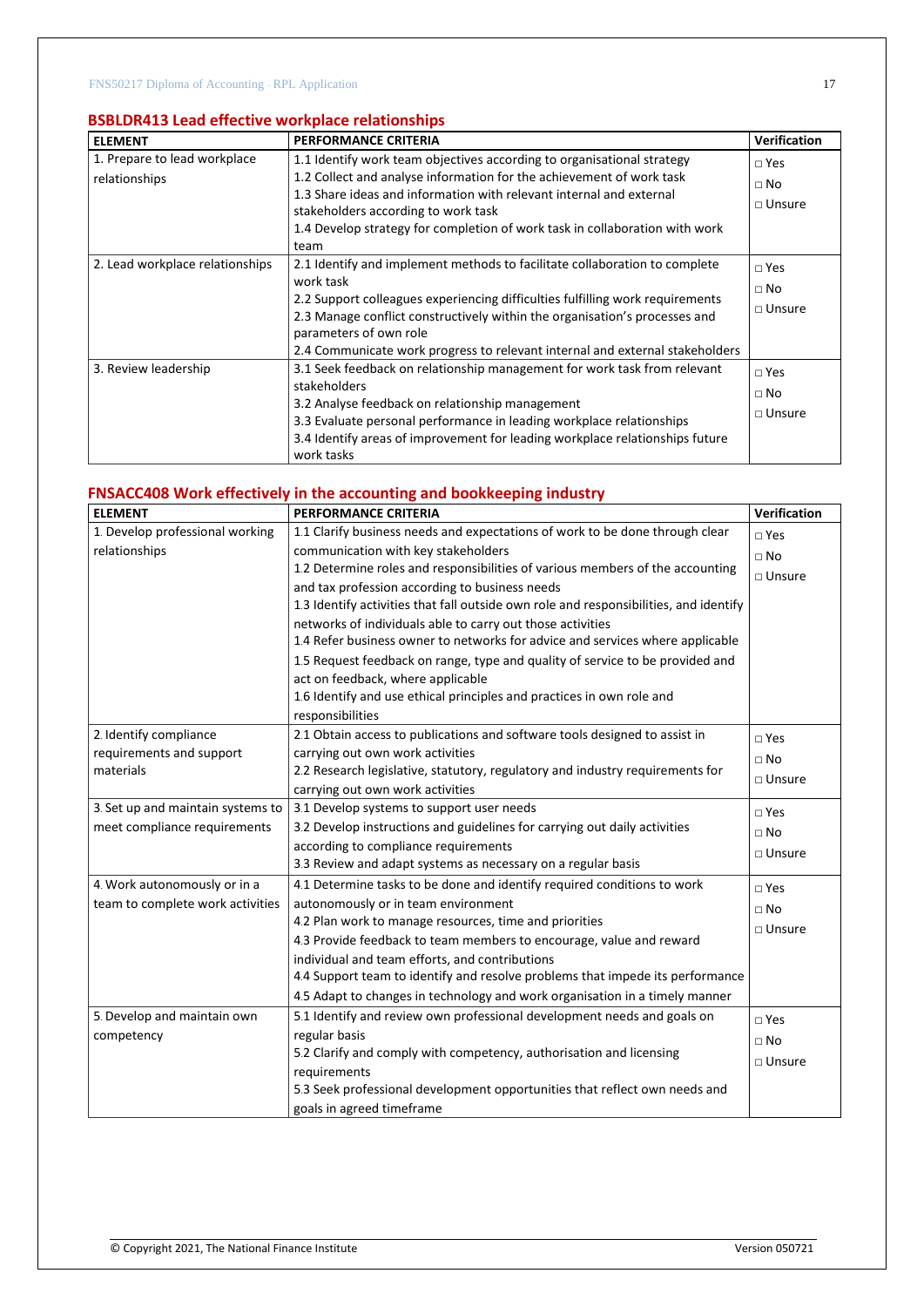# **FNSACC505 Establish and maintain accounting information systems**

| <b>ELEMENT</b>                  | <b>PERFORMANCE CRITERIA</b>                                                       | <b>Verification</b> |
|---------------------------------|-----------------------------------------------------------------------------------|---------------------|
| 1. Identify and record system   | 1.1 Prepare comprehensive specifications based on requirements of potential       | $\square$ Yes       |
| requirements                    | users that include system objectives, document specifications, and security and   | $\square$ No        |
|                                 | records requirements                                                              | □ Unsure            |
|                                 | 1.2 Review features of any existing system and records to establish their         |                     |
|                                 | suitability and usability                                                         |                     |
|                                 | 1.3 Establish recording processes according to accepted practice and in           |                     |
|                                 | accordance with legislation and codes of practice                                 |                     |
| 2. Evaluate alternative systems | 2.1 Compare and measure features of various systems against user                  | $\square$ Yes       |
|                                 | requirements to enable identification of alternative systems and solutions        | $\square$ No        |
|                                 | 2.2 Carry out cost-benefit analysis of alternative systems and solutions, and     | □ Unsure            |
|                                 | document recommendations                                                          |                     |
| 3. Evaluate acceptance test     | 3.1 Test system in operational environment to ensure compliance with user         | $\square$ Yes       |
| system                          | requirements, company policy and guidelines, system specifications and            | $\Box$ No           |
|                                 | relevant legislation or industry codes of practice                                |                     |
|                                 | 3.2 Obtain formal confirmation from all users on acceptability of new system or   | □ Unsure            |
|                                 | system changes against all criteria and system specifications                     |                     |
| 4. Prepare system documentation | 4.1 Prepare system documentation thoroughly and accurately, using easily          | $\square$ Yes       |
|                                 | understood language and in clear format to support system implementation          | $\Box$ No           |
|                                 | and training                                                                      |                     |
|                                 | 4.2 Consult users to ensure clarity, accuracy, thoroughness and usability of      | □ Unsure            |
|                                 | system documentation                                                              |                     |
|                                 | 4.3 Make system documentation easily accessible, and constantly review and        |                     |
|                                 | update to ensure currency and accuracy                                            |                     |
| 5. Implement reporting systems  | 5.1 Carry out implementation in accordance with specified guidelines and          | $\square$ Yes       |
| and records                     | timelines, and establish contingency plans to deal with any potential delays or   | $\Box$ No           |
|                                 | problems                                                                          |                     |
|                                 | 5.2 Establish effective training schedules and programs to support                | □ Unsure            |
|                                 | implementation                                                                    |                     |
|                                 | 5.3 Transfer all data from existing to new or modified system and records         |                     |
|                                 | without error or loss                                                             |                     |
|                                 | 5.4 Update systems and records regularly to identify ongoing benefits and         |                     |
|                                 | threats to organisation                                                           |                     |
|                                 | 5.5 Maintain files within organisational and statutory requirements, and          |                     |
|                                 | identify and remedy discrepancies                                                 |                     |
|                                 | 5.6 Ensure integrity of systems and records complies with organisational and      |                     |
|                                 | statutory requirements                                                            |                     |
|                                 | 5.7 Monitor transactions to identify taxation and other liabilities               |                     |
| 6. Monitor reporting systems    | 6.1 Analyse and account for transactions, and correctly relate to accounting      | $\square$ Yes       |
|                                 | period                                                                            | $\Box$ No           |
|                                 | 6.2 Communicate and promote processes for recording and classifying               |                     |
|                                 | transactions to support internal verification of records                          | $\Box$ Unsure       |
|                                 | 6.3 Standardise sources of input data and documentation in structured formats     |                     |
|                                 | to minimise errors                                                                |                     |
|                                 | 6.4 Maintain back-ups in accessible location to safeguard data in accordance      |                     |
|                                 | with organisational and audit requirements                                        |                     |
| 7. Review reporting procedures  | 7.1 Systematically check sources of input data and documentation records for      | $\square$ Yes       |
|                                 | accuracy and reliability                                                          | $\square$ No        |
|                                 | 7.2 Establish reporting requirements and analyse regularly to identify variations |                     |
|                                 | and compliance with established processes for recording and classifying           | $\Box$ Unsure       |
|                                 | transactions                                                                      |                     |
|                                 | 7.3 Maintain written reports, explanatory notes and financial results to support  |                     |
|                                 | source documentation                                                              |                     |